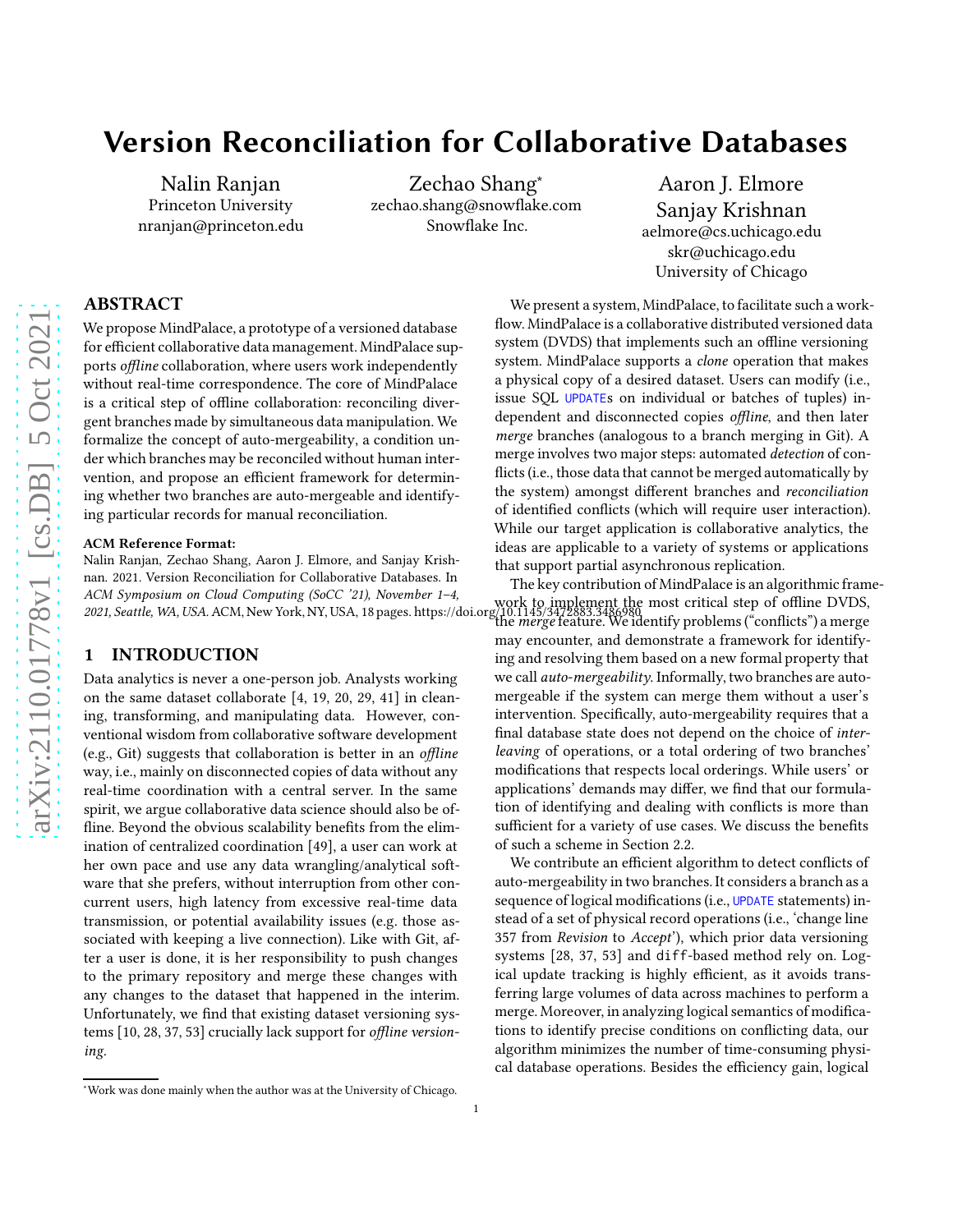tracking allows for reasoning about scenarios where analysts wish to manipulate partial copies of a dataset (e.g., a random sample) and capture intentions via predicates (e.g., change all 'US' to 'USA'). While partial copies may not physically overlap, users' operations may still conflict on records in the primary dataset that were not in the partial replicas.

When two branches are not auto-mergeable, they need additional user input to resolve identified conflicts. However, it is almost infeasible to do so manually, as the number of valid interleavings grows exponentially in the number of modifications. We propose an interaction framework that gradually reconciles versions, terminating once the remaining unreconciled portions of the histories are auto-mergeable. In every iteration, we only ask users to choose a preferred order between two modifications. Ultimately, the version reconciliation procedure proposed is designed to optimize for 1) clarity, by identifying precisely which records are in conflict and reproducing them for the user's reference; 2) conciseness, by aiming to minimize the amount of human input demanded; and 3) simplicity, by only presenting manageable decisions to users when input is required.

In summary, MindPalace provides users with a principled and scalable way to merge data updates. We present four major technical contributions. First, we analyze and formalize the problem of automatic merging.We define auto-mergeability as a necessary condition of merging without intervention. Second, we propose a scalable and efficient system, Mind-Palace, to detect auto-mergeability and identify non-automergeable tuples if any. Third, we propose a resolution framework that presents pairwise prompts to a user to reconcile non-auto-mergeable versions. It prioritizes resolution of "early" conflicts, thus avoiding potential redundancies. Fourth, we implement MindPalace as an auxiliary client to PostgreSQL and compare it to alternative approaches. MindPalace supports a wide range of UPDATEs, INSERTs, and DELETEs (see Section [4.3](#page-8-0) for details). In many diverse scenarios, MindPalace performs better, both in identifying a tight set of conflicting records and in total runtime.

# 2 MOTIVATION AND OVERVIEW

In this section, we start with a motivating example, discuss the desired properties of a version merging system, and introduce a proposed model of user interaction with a DVDS.

#### <span id="page-1-1"></span>2.1 Motivating Example

We discuss a setting where two users collaborate in cleaning and preparing data. Two data analysts, Alvarez and Bano, work on an energy dataset (Table [1a\)](#page-2-0) to build their ML model. The dataset records annual electricity consumption, population, city name, state, and other relevant information for every city. Upon downloading the data, Alvarez immediately

notices that in all California cities there is a critical mistake: electricity consumption was reported in TWh instead of GWh. To fix this, he multiplies all data in this column by  $1000 (A_1:$  UPDATE SET Electricity = Electricity \* 1000 WHERE State = 'CA'). He then decides that small suburbs are not the focus of their analysis and issues  $(A_2:$  DELETE FROM Table WHERE Population  $\leq 0.2$ ). Finally, he uploads all his updates from this session (Table [1b\)](#page-2-0). Meanwhile, after downloading a local copy of the data Bano notices that several cities' electricity data are invalid as 0, and fills them with data from other sources  $(B_1: \text{UPDATE SET} \text{ Electricity} = 9)$ WHERE City = 'San Jose';  $B_2$ : UPDATE SET Electricity = 0.4 WHERE City = 'Burbank'). After that, she realizes that the cities with low energy consumption per capita would be outliers for their analytics and issues the command  $(B_3:$ DELETE FROM Table WHERE Electricity / Population < 10). Upon uploading her modifications (Table [1c\)](#page-2-0), she notices that a merge was needed with Alvarez's committed modifications.

In this example, both users had two "phases" of work: each fixed the data in the first few modifications  $(A_1, B_1, A_2)$ and  $B_2$ ), and prepared the data in the subsequent modifications ( $A_2$  and  $B_3$ ). Ideally, the data fixing operations should happen before the preparation ones, so one of the desired ways to reconcile them is to apply operations on data in the order of  ${B_1, B_2, A_1, A_2, B_3}$  (Table [1d\)](#page-2-0). We emphasize that if the operations are not performed in an ideal order, undesirable final states of data occur: for example, simply concatenating both users' modifications in a serial order, i.e.  $\{A_1, A_2, B_1, B_2, B_3\}$  (or even  $\{B_1, B_2, B_3, A_1, A_2\}$ ) incorrectly removes San Jose from the dataset (Table [1e\)](#page-2-0).

## <span id="page-1-0"></span>2.2 Merging and Conflicts: Principles

Like with Git, an offline versioning system for data crucially requires a methodology for merging the modifications of different users. Different version control systems may have different definitions of what constitutes a valid merge; indeed, this is a design choice that will depend on the use case. For example, a valid merging strategy in Git involves taking two sets of committed physical modifications and determining a (single) final physical state of each modified line of code, ignoring any lines that were not modified.

Any version control system must be equipped to deal with conflicts should they arise. A conflict (relative to a set of valid merging strategies) occurs if not every valid merging strategy results in the same final state of the data. Keeping with the Git example, a conflict occurs when two users Alvarez and Bano modify the same line of code differently, because multiple valid merging strategies yielding different outcomes exist: merges could preserve Alvarez's updates over Bano's or Bano's over Alvarez's. In other words, the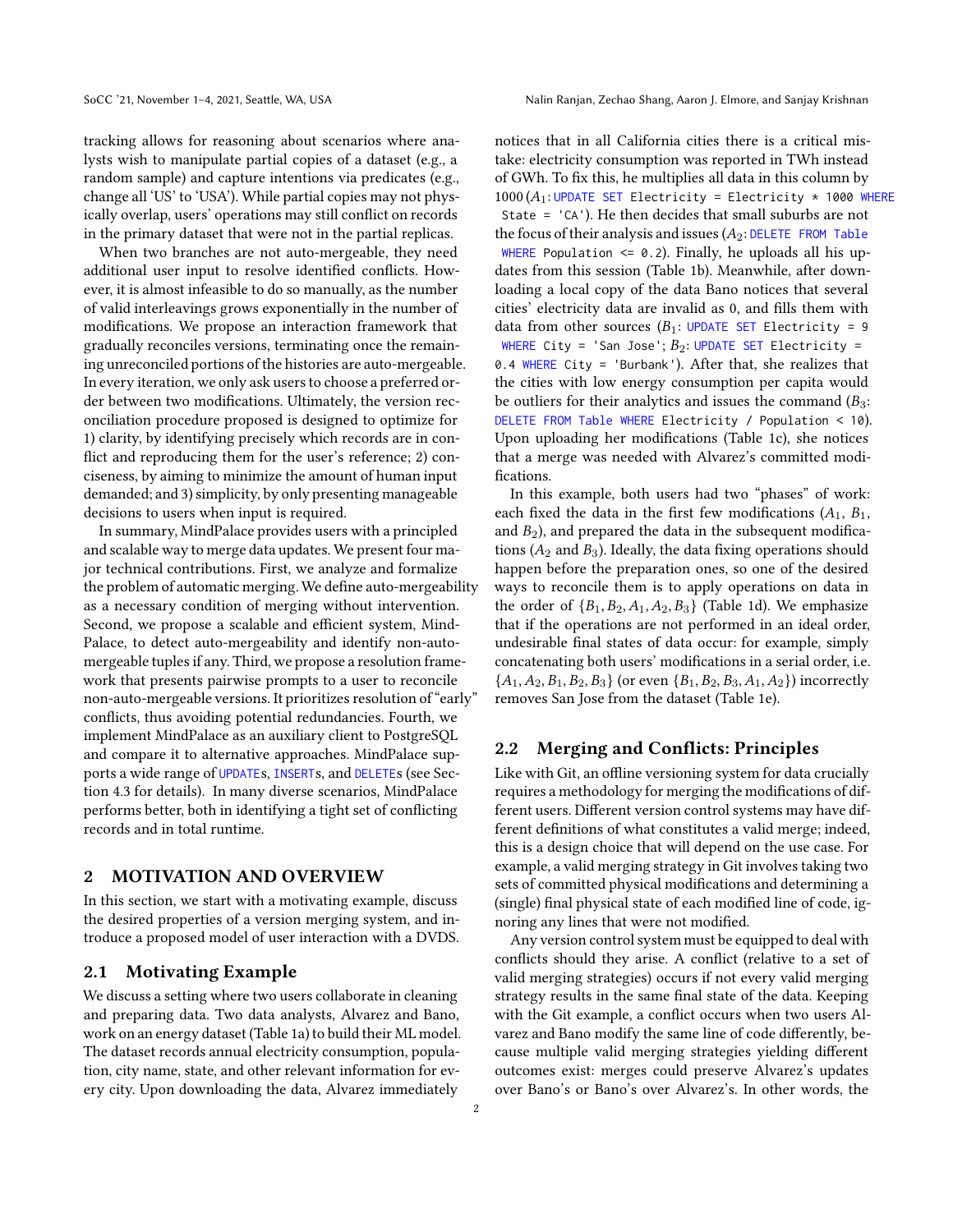<span id="page-2-0"></span>Table 1: Visualization of Example [2.1.](#page-1-1) Merging two branches [\(1b](#page-2-0) and [1c\)](#page-2-0) requires careful inspection [\(1d\)](#page-2-0); arbitrary or default reconciliation may cause data corruption [\(1e\)](#page-2-0). Names of cities are abbreviated in subsequent tables.

(a) The Initial Dataset

| <b>Name</b><br><b>State</b>                                                      |      |      | Population (M) |  | Electricity (GWh) |           |               |        |
|----------------------------------------------------------------------------------|------|------|----------------|--|-------------------|-----------|---------------|--------|
| Los Angles                                                                       |      | CA.  | 3.2            |  | 43                |           |               |        |
| Seattle                                                                          |      | D.C. | 0.6            |  | 8,709             |           |               |        |
| Burbank                                                                          |      | CA.  | 0.1            |  |                   | $\Omega$  |               |        |
| San Jose                                                                         |      | СA   | 1.0            |  | $\theta$          |           |               |        |
| (b) After Alvarez's Updates<br>(c) After Bano's Updates                          |      |      |                |  |                   |           |               |        |
| Name State Pop                                                                   |      |      | Elec           |  | <b>Name</b>       | State Pop |               | Elec   |
| LA                                                                               | CA   | 3.2  | 43,000         |  | LA                | CA        | 3.2           | 43     |
| S                                                                                | D.C. | 0.6  | 8,709          |  | S                 | D.C.      | 0.6           | 8,709  |
| (d) After ${B_1, B_2, A_1, A_2, B_3}$<br>(e) After $\{A_1, A_2, B_1, B_2, B_3\}$ |      |      |                |  |                   |           |               |        |
| Name State                                                                       |      | Pop  | Elec           |  | <b>Name</b>       | State Pop |               | Elec   |
| LA                                                                               | CA   | 3.2  | 43,000         |  | LA                | CA        | 3.2           | 43,000 |
| S                                                                                | D.C. | 0.6  | 8,709          |  | S                 | D.C.      | $0.6^{\circ}$ | 8,709  |
| SI                                                                               | CA   | 1.0  | 9.000          |  |                   |           |               |        |

state of the data post-merge depends on which merging strategies were allowed [\[16\]](#page-15-4) and which one was chosen. Git automatically merges if there are no conflicting lines and demands manual line-by-line merging otherwise.

We argue that for datasets, defining a valid merge as a total ordering of all modifications while preserving the local orders among each user's modifications is suitable for many settings (in data science and beyond). For instance, valid merges of the modifications in Example [2.1](#page-1-1) (total orderings) might include  $\{A_1, A_2, B_1, B_2, B_3\}$  or  $\{B_1, A_1, A_2, B_2, B_3\}$ , but not  $\{A_2, A_1, B_2, B_1, B_3\}$ . This definition has multiple advantages. First, modeling the modifications as logical operations (e.g., SQL UPDATE statements) instead of physical records (i.e., reads and writes) captures dependencies between different users' updates that may not be reflected just by examining the data itself. Unlike Git or Google Sheets, which just examines the physical writes, logical operations captures precise read-write dependencies. Second, by finding a total order for all the updates (e.g., as opposed to a merging strategy that just deletes updates until no conflicts exist anymore), it represents the modifications of users as much as possible. Third, by mandating that total orders respect local orders, it guarantees a user that her updates appear in the order she issued them. In doing so, the offline versioning system retroactively emulates an online centralized system with concurrent updates from multiple users. Finally, this formulation allows for a lightweight, fine-grained resolution of conflicts. In the above example, if it turns out that

<span id="page-2-1"></span>Table 2: Notations and corresponding descriptions.

| Symbol                              | Description and Use                                                          |
|-------------------------------------|------------------------------------------------------------------------------|
| Н                                   | A history as a sequence of modifications                                     |
| m, n                                | Lengths of histories                                                         |
| $\phi_i, \psi_j \, / \, \phi, \psi$ | Modifications in a given history.                                            |
| D (or $D_0$ )                       | A (initial) version of a database                                            |
| $D_H$ (or $D_\phi$ )                | State of DB after modifications $H$ (or $\phi$ )                             |
| $U[Q]$ (or $U_{\lceil}C\rceil$ )    | $U$ 's tuples that satisfy $Q$ 's predicate (or $C$ )                        |
|                                     | A single tuple                                                               |
| $A, B, \cdots$                      | Attributes of tuples                                                         |
| $a, b, \cdots$                      | Values of attributes                                                         |
| $\text{pref}_k(H)$                  | The first $k$ modifications from history $H$                                 |
| $H_1H_2$                            | Concatenation of histories to form another                                   |
| $\phi_i < \phi_j$                   | $\phi_i$ precedes $\phi_i$ in some history H                                 |
| $\Sigma^c$                          | Complement of the set $\Sigma$                                               |
| $R \wedge S$                        | Symmetric difference $(=\mathbb{R}\backslash S \cup S\backslash \mathbb{R})$ |

Alvarez's and Bano's modifications conflict, often just specifying a few simple constraints such as " $A_1$  must precede  $B_1$ " suffices in resolving all conflicts (to be discussed in greater detail in future Section [5\)](#page-9-0).

We again emphasize that the merging framework outlined in this section need not be the only valid framework for merging updates. It is one such framework that provides guarantees commonly needed in a variety of settings. The rest of this paper will offer solutions to the challenges (namely detecting and resolving conflicts) under this framework.

# 2.3 DVDS Overview

A DVDS must support certain fundamental Git-like operations. A clone creates a remote physical copy of a dataset repository locally. Since the dataset can be large, a user may specify which portions of the dataset of which he wishes to clone, such as a random sample. A user can perform a sequence of atomic changes, or commits, to a local dataset. For simplicity, in this paper we assume each commit contains one SQL UPDATE statement. A commit could change individual tuple, or perform batch modifications, e.g., "change all US to USA". We emphasize that like Git, the local commits are visible to nobody except the local user until they are pushed. A push uploads one or more commits to the primary repository. When pushing commits to the primary repository, a merge must occur if there are concurrent commits. If there are multiple concurrent branches, a merge must occur every time the user merges one branch to the master, or merges two branches. Depending on the context, this operation may be restricted to users with administrative privileges.

## 3 AUTO-MERGEABILITY

First, we formally define auto-mergeability, and explain how this definition is crucial for reliable reconciliation in a DVDS.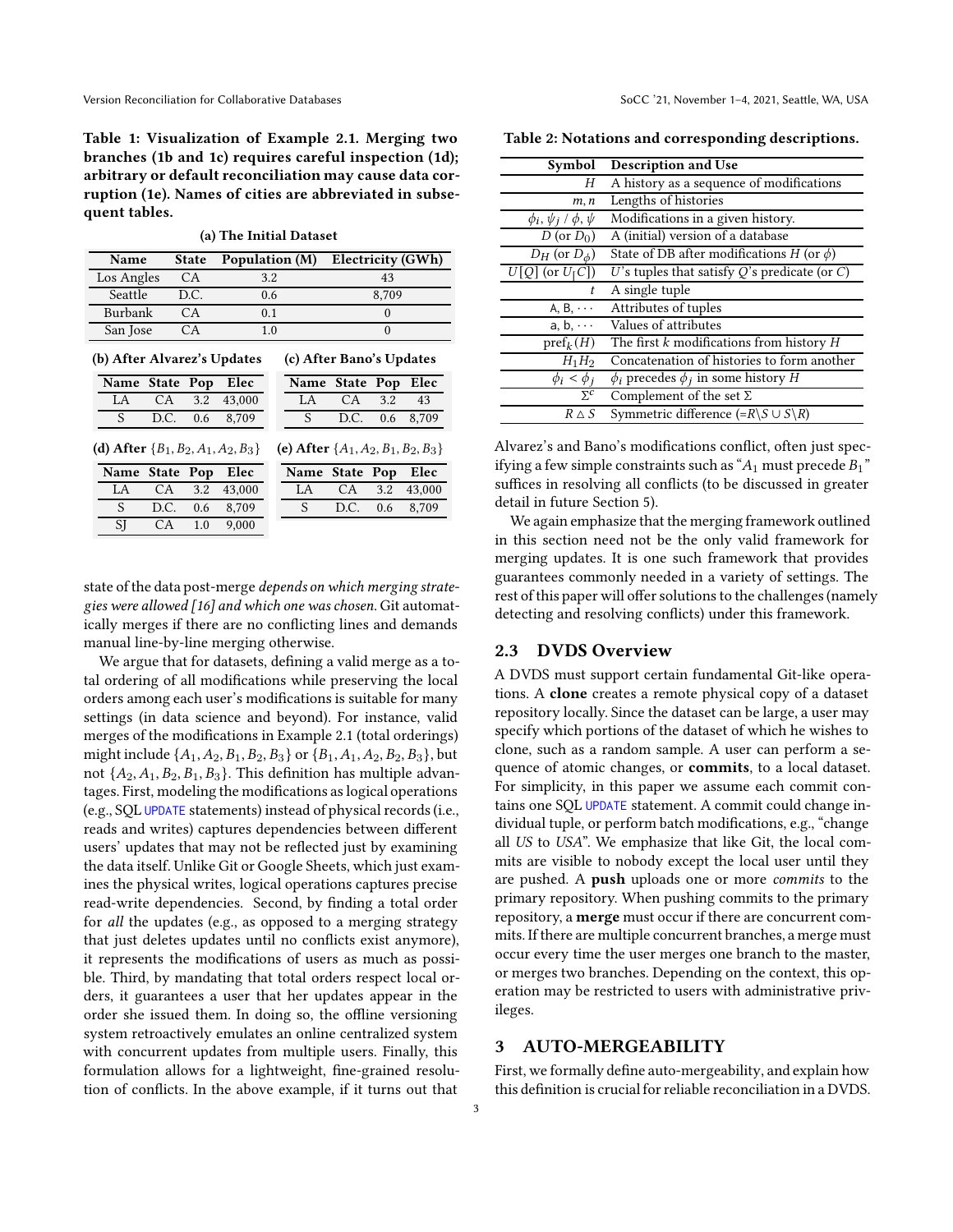SoCC '21, November 1–4, 2021, Seattle, WA, USA Nalin Ranjan, Zechao Shang, Aaron J. Elmore, and Sanjay Krishnan

## 3.1 Property Definition

Auto-mergeability is a property of two users' update histories. It stipulates that all possible interleavings of the operations in those histories result in the same final database state. Let  $\phi(\cdot)$  denote a single modification operation to a dataset D. We call an ordered sequence of modifications a **history**  $H = \phi_1 \phi_2 \cdots \phi_m$ . The application of this sequence of updates to a dataset results in a final state of a history  $H$ :

$$
D_H = \phi_m(\dots \phi_2(\phi_1(D)))\tag{1}
$$

Table [2](#page-2-1) contains all of notation and terminology that we use throughout the paper.

If we have two different users who are modifying the data repository at the same time without synchronization, they will naturally have two different histories  $H_1$  and  $H_2$  that form two branches. An interleaving is a combined history that contains *all* of the operations in  $H_1$  and  $H_2$  and orders them in a way that respects the local ordering. Namely, for two histories  $H_1 = \phi_1 \phi_2 \cdots \phi_m$  and  $H_2 = \psi_1 \psi_2 \cdots \psi_n$ , an **interleaving** is a combined history  $H$  such that: for  $i < j$ ,  $\phi_i < \phi_j$  in H, and for  $i < j$ ,  $\psi_i < \psi_j$  in H<sup>[1](#page-3-0)</sup>

It is worth making a few remarks on this definition. First, interleaving is a class of version reconciliation operations that combines all of the two users modifications into a single sequence of operations (another history), with the constraint that the sequence must respect each history's order of operations. This definition excludes any semantic forms of reconciliation that might combine operations from both histories or ignore duplicated ones. Under this model of reconciliation, auto-mergeability is a powerful concept. If it holds, manual reconciliation of two histories is not needed because  $any$  interleaving results in the same final state. Likewise, if it doesn't hold, some manual intervention is required because there is at least some ambiguity about the final state.

## Auto-mergeability Definition

A pair of modification histories  $H_1$  and  $H_2$  are *auto*mergeable if and only if all interleavings produce result in same final database state.

Furthermore, while intuitive, it is actually unclear how to test for auto-mergeability. The exhaustive solution to the auto-mergeability problem—simply permuting all valid interleavings and verifying they produce the same result—has an impractical time complexity, with the number of interleavings growing with  $C(m + n, n)$ , where *m* and *n* are the sizes of two modification histories. This number is  $1.2 \times 10^{17}$ when  $n$  and  $m$  are just 30. Accordingly, the core contribution of this paper is an efficient algorithm that detects conflicts using pairwise comparisons between modifications.

# 3.2 Conflict Identification and Reconciliation

The auto-mergeability definition in the previous section can be leveraged to design the reconciliation workflow of a DVDS. Auto-mergeability can alternatively be defined in terms of individual tuples in the original dataset. We define a set of tuples  $C_t \subset D_0$  as *auto-mergeability conflicts* if  $H_1$  and  $H_2$  are auto-mergeable over  $D_0 \setminus C_t$ . Naturally,  $H_1$  and  $H_2$  are automergeable if and only if no tuples are conflicting tuples. The definition of tuple-level auto-mergeability conflicts gives us a finer-grained objective than simply determining if  $H_1$  and  $H<sub>2</sub>$  are auto-mergeable. It is these conflicts that will allow a user to determine how to reconcile two non-auto-mergeable histories because she can pinpoint the particular tuples whose final state is ambiguous. Therefore, an ideal DVDS should identify the conflicting tuples as precisely as possible.

There are interesting precision and recall considerations in detecting conflicting tuples. Two types of errors may manifest: false positives (identifying auto-mergeable tuples as non-auto-mergeable) and false negatives (identifying nonauto-mergeable tuples as auto-mergeable). False negatives must be avoided, as trusting a record by mistake could cause severe issues to following data analytics: for instance, in Example [2.1,](#page-1-1) a user will not even be aware of the loss of the San Jose record if the DVDS incorrectly believes the modifications are auto-mergeable and arbitrarily chooses to apply the serial order in Table [1e.](#page-2-0) False positives do not compromise the integrity of a database or cause cascading errors, but they are not harmless: the system has to demand manual user reconciliation when it is in fact unnecessary. MindPalace tries to identify  $C_t$  efficiently without losing accuracy: it returns a  $C_t^\prime$  with a guarantee of no false negatives (i.e.,  $C_t \subseteq C_t'$ ) and significantly fewer false positives than baselines (i.e., the quantity  $|C_t' \setminus C_t|$  is small).

Any reconciliation process involving a human must be relatively lightweight. For this reason, we believe that asking a user to determine a total order of all possible modifications is infeasible (the number of valid interleavings is exponential in the number of modifications), as is having her choose among a desired version for every conflict tuple. Instead, we ask a series of questions that only requires her to specify the relative order of two modifications from two histories. We discuss our reconciliation workflow in Section [5.](#page-9-0)

Integrity Constraints:Auto-mergeability is naturally compatible with database integrity constraints. If a set of histories is auto-mergeable, then a user may use integrity-checking mechanisms to verify that one interleaving, e.g., a serial ordering, does preserve integrity constraints, and conclude that every interleaving preserves constraints. Similarly, if the arbitrarily chosen interleaving is not constraint-preserving,

<span id="page-3-0"></span><sup>&</sup>lt;sup>1</sup>Throughout this paper,  $\phi$  will always refer to a modification in the first history, while  $\psi$  will be for a modification in the second.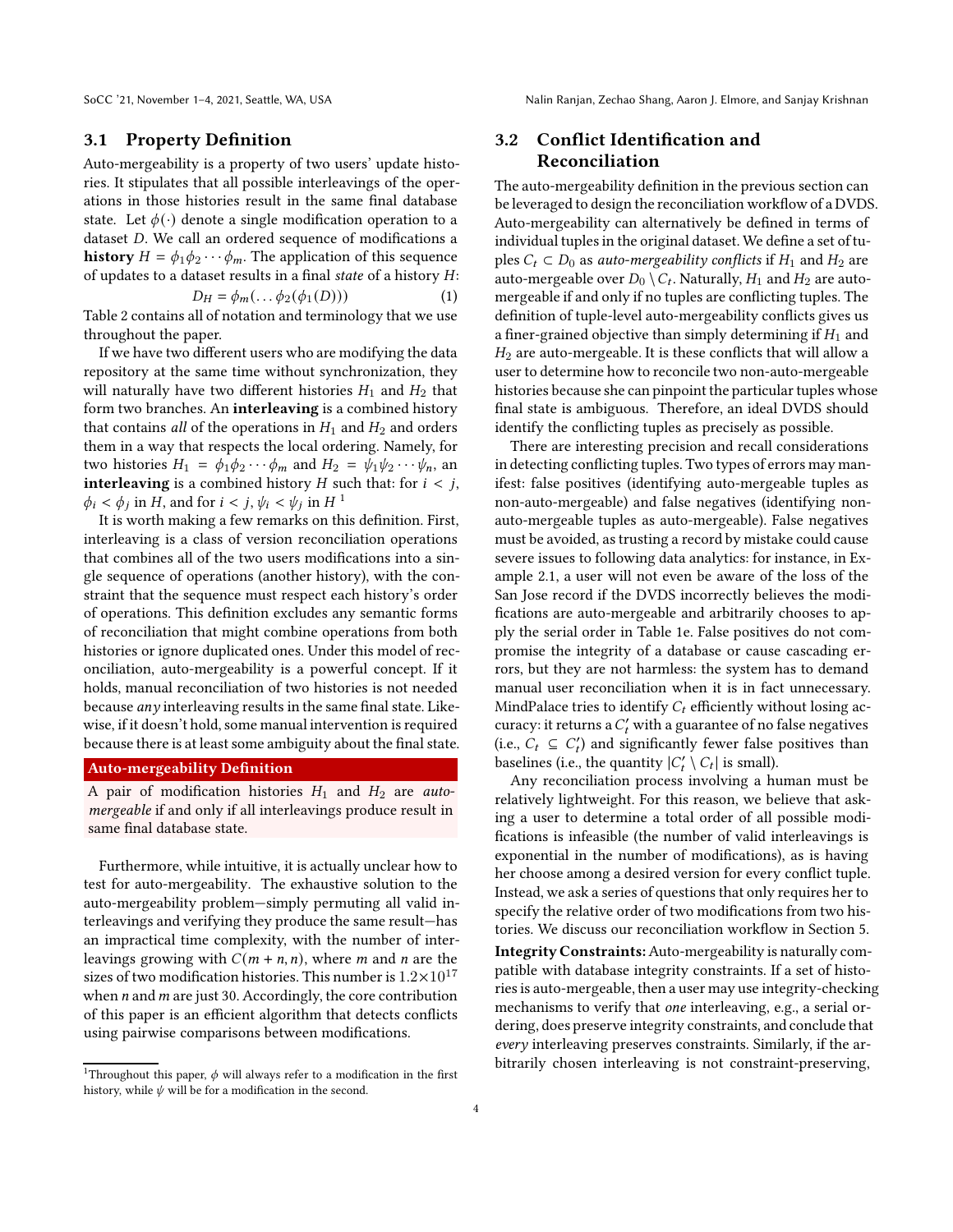one can assert that none of the possible interleaving (of anauto-mergeable history) is constraint-preserving.

Conflicts and Incompatible Reads/Writes: Locking schemes are a hallmark of transaction processing that detect "conflicts" in a concurrent environment and can be utilized to detect non-auto-mergeable tuples as those accessed by incompatible lock requests. However, even with the finest granularity (i.e., cell-level locks), they still incur high false positives. Consider Example [2.1:](#page-1-1) while all California cities have incompatible locks (written by  $A_1$  and read by  $B_3$ ), only San Jose is in conflict. Los Angeles is auto-mergeable because  $B_3$  will not delete it if its electricity is no less than 32 (population  $\times$  10), which is true before or after  $A_1$ . As with this example, a leading reason for why locking schemes are ineffective in the auto-mergeability problem is because they are only concerned with whether read/write happens and not the values read/written. Advanced lock schemes that consider values, including semantic locks [\[30\]](#page-16-4), cannot completely mitigate the high false positive rate as they lack mechanisms to efficiently enumerate which modifications from the other history happen prior to the lock, and whether the final result would be the same.

More importantly, locking schemes are highly inefficient. A necessary prerequisite of any physical locking schemes is materialization of modifications. Specifically, for a history  $\phi_1\phi_2 \ldots \phi_m$ , we need to execute  $\phi_1 \ldots \phi_{i-1}$  on data D before we know exactly which records are being locked by  $\phi_i$ . In order to compare lock compatibility from different users, we need to either ship locking records from users (which could be as huge as the data itself), or ship modification logs and re-execute them (on a centralized server or one user's local environment). Both ways incur high overhead.

## 4 CONFLICT DETECTION

In this Section, we propose an algorithm that determines whether two histories are auto-mergeable, and identifies conflicting tuples if not.

#### <span id="page-4-0"></span>4.1 Pairwise Conflict Detection

Our key insight is an important important sufficient condition of auto-mergeability. If all pairs of modifications from two histories are commutative (we will be more precise in the next paragraph), then two histories are auto-mergeable. This theorem opens up the opportunity for efficient conflict detection algorithms: instead of enumerating all possible interleavings of two histories, we only need to examine all pairs of modifications from two histories, which has a polynomial complexity.

Commutativity means that the order of modifications does not matter (at least over the data present in the database). Let  $\phi$  and  $\psi$  be two modification operations. For any tuple t,

we can define  $\phi(\psi(t))$  (applying  $\phi$  and  $\psi$ ) and  $\psi(\phi(t))$  (vice versa). We say that  $\phi$  and  $\psi$  are **commutative** if and only if  $\phi(\psi(t)) \equiv \psi(\phi(t))$  over all tuples in a database *D*. Conversely, they are **commutative** (or "conflict") on a database version D if  $\phi(\psi(t)) \neq \psi(\phi(t))$  on at least a tuple  $t \in D$ .

To leverage commutativity, we need to define some manipulations over histories. We denote  $\mathsf{pref}_k(H)$  as the first k modifications from H (note that  $\text{pref}_0(H) = \emptyset$ ), and denote concatenation of two histories by putting one after another, i.e.,  $H_1H_2$  represents the modifications of  $H_1$  followed by the modifications of  $H_2$ . Armed with these definitions, we arrive at the following theorem.

**Theorem 1:** Two histories  $H_1$  and  $H_2$  are auto-mergeable if there does not exist *i*, *j* such that  $\phi_i \in H_1, \psi_j \in H_2$  conflict (are non-commutative) on the database version  $D_{\mathsf{pref}_{i-1}(H_1)\mathsf{pref}_{j-1}(H_2)}.$ **Proof:** For  $H_1$  and  $H_2$ , auto-mergeability means that for every pair of valid interleavings  $\Pi$  and  $\Pi'$ , we have  $D_{\Pi} = D_{\Pi'}$ . We will prove this by showing that for any valid interleaving Π,  $D_{\Pi} = D_{H_1 H_2}$ .

We will prove that these exist a sequence of interleavings  $\Pi_1, \Pi_2, \cdots, \Pi_p$  such that  $\Pi_1 = \Pi, \Pi_p = H_1 H_2$ , and  $D_{\Pi_i} =$  $D_{\Pi_{i+1}}$  for all  $1 \leq i \leq p-1$ . This sequence is a result of "swapping" modifications. Intuitively speaking, we first find  $\phi_1$  from  $\Pi$ , move it to left as much as possible: each step we swap it with its left neighbor from  $H_2$ . Then we find  $\phi_2$  and repeat the swapping procedure. After all moves finish, the interleaving becomes  $H_1H_2$  (the serial ordering).

A critical step of this proof is to demonstrate that the two interleavings before and after a swap produce the same result on *D*. Assume  $\phi_i \in H_1$  is the leftmost modification that is not on the left of all modifications from  $H_2$ . Formally speaking, suppose  $\Pi \neq H_1 H_2$  and

 $\Pi = \mathsf{pref}_{i-1}(H_1) \mathsf{pref}_{j-1}(H_2) \psi_j \phi_i \Pi_S$ 

where  $\Pi_S$  is any arbitrary valid interleavings of the suffix (i.e., remaining modifications in  $H_1$  and  $H_2$ ). By swapping  $\phi_i$  and  $\psi_j$ , we have obtained a new interleaving

 $\Pi'$  = pre ${\sf f}_{i-1}(H_1)$  pre ${\sf f}_{j-1}(H_2)$   $\phi_i\psi_j\Pi_S$ 

We know that  $D_{\Pi} = D_{\Pi'}$ , since from the assumption, we have

 $D_{\text{pref}_{i-1}(H_1)}$  pref<sub>j-1</sub>( $H_2$ )  $\psi_j \phi_i = D_{\text{pref}_{i-1}(H_1)}$  pref<sub>j-1</sub>( $H_2$ )  $\phi_i \psi_j$ and executing  $\Pi_S$  after at the same database gives same result.  $\Box$ 

Remarks: It is important to note that Theorem 1 is sufficient but not necessary. One extreme example where this is the case is when the last modifications of  $H_1$  and  $H_2$  delete the database. Here,  $H_1$  and  $H_2$  are auto-mergeable (the database is empty regardless of the specific interleaving) regardless of any prior pair of conflicting modifications. In general, when two modifications conflict and Theorem 1 reports the histories as non-auto-mergeable, a late modification from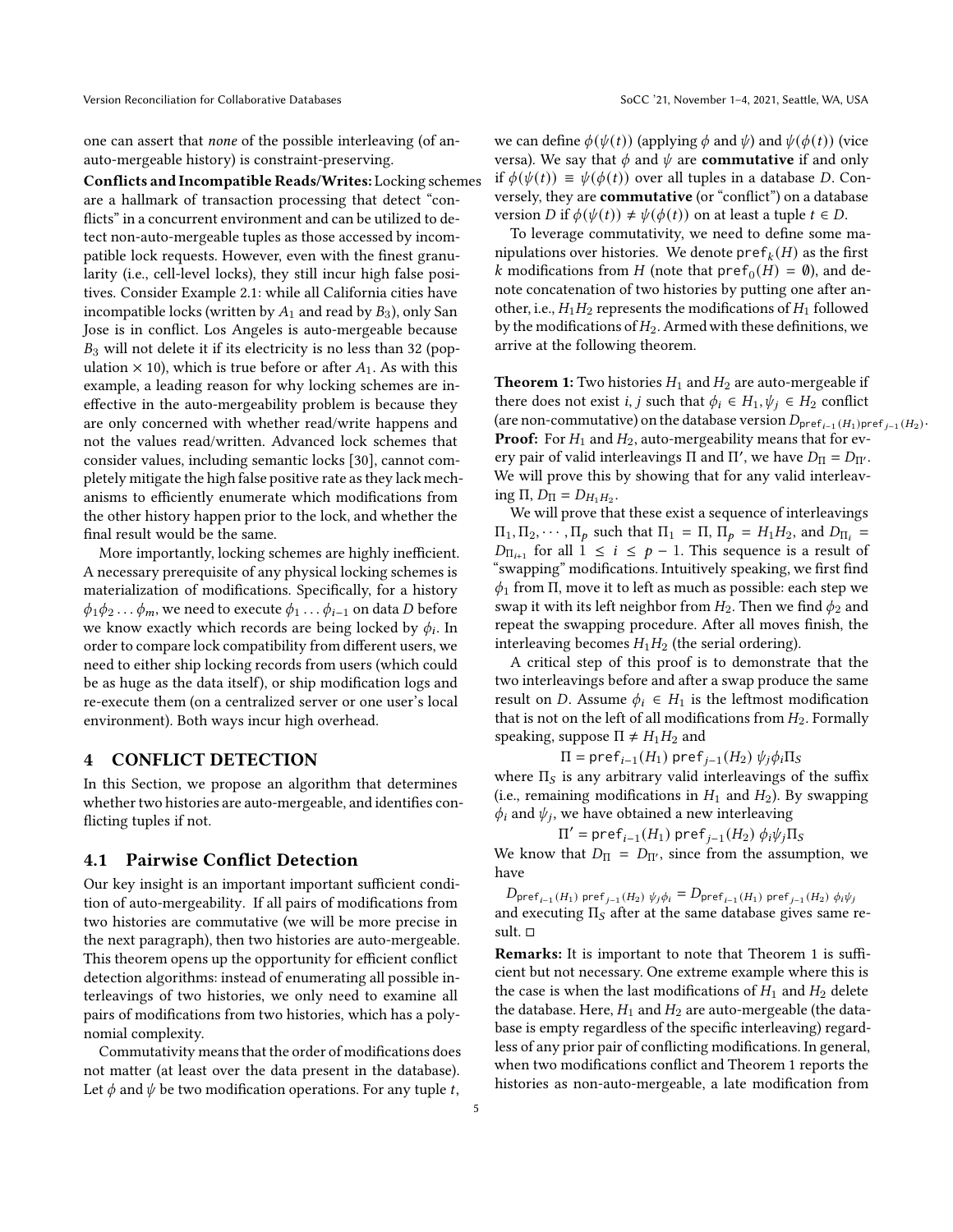one user may nullify the inconsistencies caused by conflict modifications and makes the database auto-mergeable. However, we believe that false positives are uncommon, for a few reasons. First, it is possible that there exist multiple pairs of modifications that conflict on  $t$ , so even if the effect of one is moot, the tuple still has attributes that are non-automergeable. Second, only the effect of a read-write conflict (see Section [4.2.1\)](#page-5-0) can be overwritten without triggering another conflict. Third, inconsistencies in one attribute may breed further inconsistencies in other attributes. Thus, multiple modifications may be needed to overwrite these inconsistencies into a consistent state, which is unlikely. We empirically evaluate the amount of falsely reported conflicts under varying data and query parameters in Section [7.](#page-11-0)

## 4.2 Efficiently Detecting Pairwise Conflicts

A straightforward implementation of Theorem 1 is still not efficient enough, due to the huge space/time cost of building temporary data views (all  $D_{\text{pref}_i(H_1)\text{pref}_j(H_2)}$ ) and executing modifications. Instead of doing this check physically for each version, we reason about the conditions that conflicting tuples must satisfy. To do so, we first identify the first point in both histories at which conflicts arise  $D_{\mathsf{pref}_i(H_1)\mathsf{pref}_j(H_2)},$ then "backtrack" the modifications, maintaining an equivalent condition for every version (in Section [4.2.2\)](#page-7-0) until one that can be queried on the latest common ancestor  $D_0$  is obtained. Finally, we execute the condition on  $D_0$  to find all conflicting tuples.

In this section, we assume for simplicity of explanation that modifications read and write a single table and that modifications are of the form UPDATE SET  $B = b$  WHERE  $A = a$ , where A and B refer to columns (attributes) and a and b are literal values. Throughout the paper we use upper case letters for column names, and lower case letters for constant values. We use the equivalent notation  $Q$  :  $(A = a) \rightarrow$  $(B = b)$  to represent the modification. When C is a condition,  $V[C]$  represents the tuples in V that satisfy C. We denote by  $V[Q]$  the set of tuples in a database version V that are impacted by Q :  $(A = a) \rightarrow (B := b)$ , i.e.,  $V[A = a]$ . Much of the theory presented in this paper applies to general deterministic modification functions, and we will discuss how to extend it to more complex modifications in Section [4.3.](#page-8-0)

<span id="page-5-0"></span>4.2.1 Detecting Pairwise Conflicts. We emphasize that the following discussion assumes that we have known the actual version of data we work on (i.e.,  $D_{\mathsf{pref}_i(H_1)\mathsf{pref}_j(H_2)}$ ). We relax this assumption in Section [4.2.2.](#page-7-0)

We determine whether two modifications,  $\phi$  and  $\psi$ , are commutative on a version of a database  $D$ . A naïve solution simply entails materializing the two possible interleavings  $\phi(\psi(D))$  and  $\psi(\phi(D))$  and checking if there are differences. To avoid overheads with actually executing modifications

and materialization, we instead deduce logical conditions that non-commutative tuples (i.e., tuples  $t \in D$  such that  $\phi(\psi(t)) \neq \psi(\phi(t))$  must satisfy. This provides two major advantages. First, it provides a succinct summary of what parts of the data are not commutative. Second, it allows for optimizations outlined in Section [4.2.2.](#page-7-0)

The names given to types of conflicts (e.g. 'write-write') that we look for are analogous to similar concepts defined in traditional transaction processing/locking theory. However, we emphasize that the concepts we describe are more precise and identify a tuple as conflicting if and only if the tuple is non-commutative, while traditional definitions are sufficient but not necessary in detecting non-commutativity. To revisit a previous example, if two modifications both conditionally write to the same tuple, traditional locking theory identifies the tuple as conflicting, whereas the methods we propose inspects whether the conditions are satisfied.

#### Commutative Condition Problem

Find conditions on a tuple t under which  $\phi(\psi(t))$  =  $\psi(\phi(t))$ , given  $\phi : A = a \rightarrow B := b$  and  $\psi : K = k \rightarrow L := 1$ .

In following discussions, we highlight the conditions of two types conflicts as blue or red. These must be true regardless whether the modifications have simple predicates (e.g.,  $A = a$ ) or complex conditions (on A or more attributes). We show how to directly check them when the predicates are in simple form, in bold.

Write-write conflicts: We know that for the pair of modifications  $\phi$  and  $\psi$ , a write-write conflict occurs on tuple t if and only if we have  $\mathbb{O}_B = L$  (otherwise the modifications cannot possibly write the same cell of data),  $\mathcal{D}b \neq 1$  (otherwise the modifications applied by both are equivalent, and order of application does not matter), and one of the following conditions:

- $\mathcal{B}t \in D_{\psi}[\phi] \cap D_{\phi}[\psi]$ : If a tuple t is affected by both modifications after the other has been applied, then attribute  $B = L$  of t will see different values depending on which order of modifications is executed.
- $\mathbb{B}_t \in (D_{\psi}[\phi]^{c} \cap D_{\phi}[\psi]^{c}) \cap (D[\phi] \cap D[\psi])$ : If both modifications are never executed after the other is applied (e.g.  $\phi$  : (S = s<sub>1</sub>)  $\rightarrow$  (S := s<sub>2</sub>) and  $\phi$  : (S = s<sub>1</sub>)  $\rightarrow$  $(S := s_3)$  with  $s_1 \neq s_2 \neq s_3$ , then again attribute B = L will see different values depending on which order is executed. Note that this condition can often be neglected, since a tuple can only satisfy this condition if both modifications read and write the exact same single attribute (in this example, only if  $A = B = K = L$ ).

The first two are straightforward to verify by checking query semantics, so we discuss the third. Checking if  $t \in D[\phi]$ (resp.  $t \in D[\psi]$ ) corresponds directly to finding tuples satisfying the predicate of  $\phi$  (resp.  $\psi$ ). For the sake of exposition,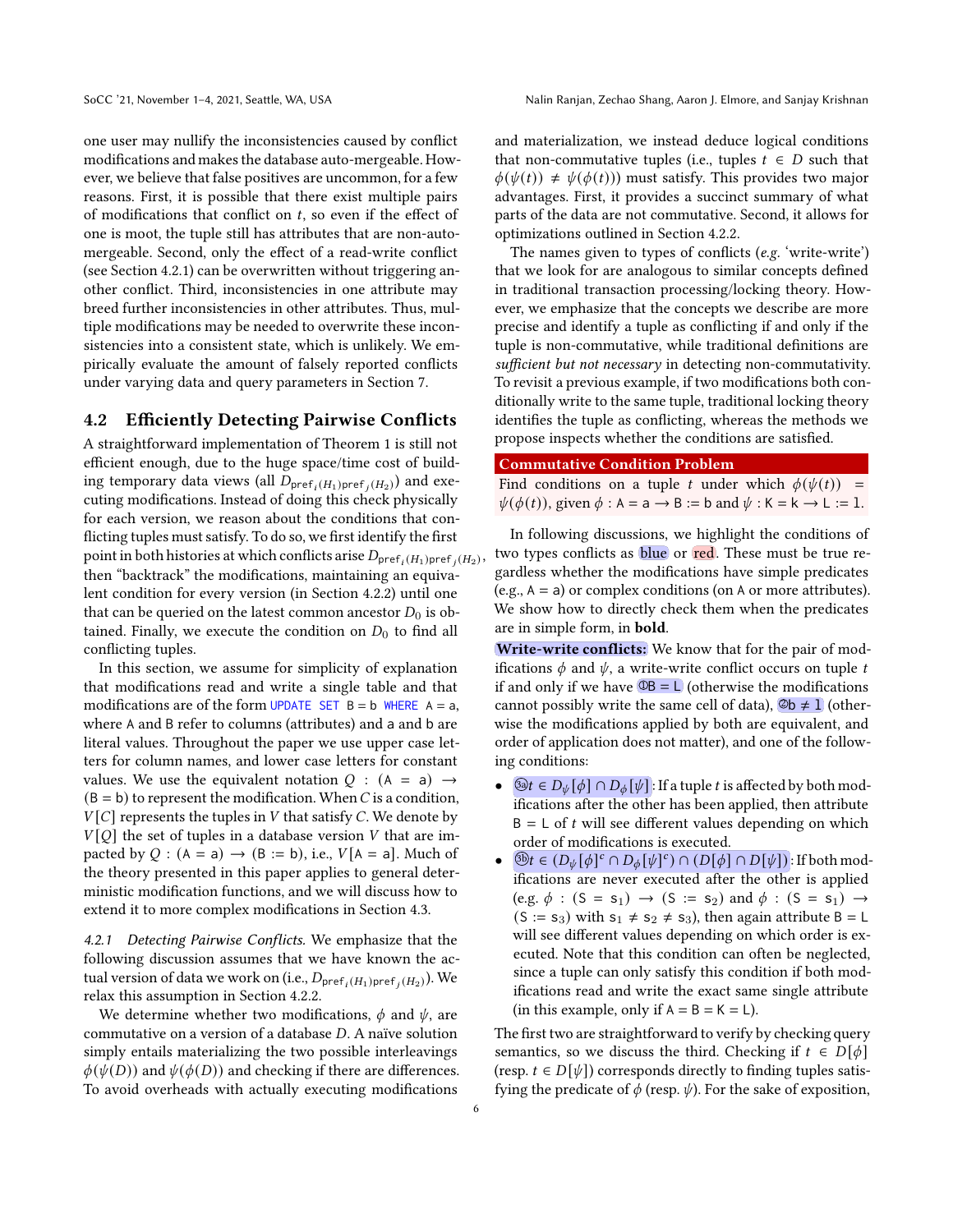we will show how to check  $t \in D_{\psi}[\phi]$ . The symmetrical case is similar.

- (1) If A  $\neq$  L, then  $\psi$  does not alter the tuples touched by  $\phi$ . Namely, this means  $D_{\psi}[\phi] = D[\phi]$ . Then  $t \in D_{\psi}[\phi]$  if and only if  $t \in D[\phi]$ , which in turn means  $t.A = a$ .
- (2) If A = L, then  $\psi$  does change tuples touched by  $\phi$ , and we know:
	- (a) If  $a = 1$ , all t satisfying  $(t.K = k)$  on the original version D-regardless of whether they satisfied  $(t.A = a)$ on D—will satisfy ( $t.A = a$ ) on version  $D_{\psi}$ . Specifically, we can conclude  $D_{\psi}[\phi] = D[\phi] \cup D[\psi]$ , so  $t \in D_{\psi}[\phi]$ means  $(t.A = a) \vee (t.K = k)$ .
	- (b) If a  $\neq$  1, all t satisfying (t.K = k) on the original version  $D$ —regardless of whether they satisfied  $(t.A = a)$  on  $D-must$  not satisfy  $(t.A = a)$  on version  $D_{\psi}$ . More specifically, we can conclude  $D_{\psi}[\phi] =$  $D[\phi] \setminus D[\psi]$ , and therefore  $t \in D_{\psi}[\phi]$  is equivalent to having  $(t.A = a) \land \neg(t.K = k)$ .

Example 4.1. Consider the following two queries issued on the same database  $D$  from Example [2.1:](#page-1-1)

 $\phi$ : UPDATE db SET State = 'WA' WHERE City = ' Seattle' -- not in DC  $\psi$ : UPDATE db SET State = 'DC' WHERE State = 'D . C. '

To find tuples where there is a write-write conflict, we have  $\overline{OB} = L$  = 'State', and  $\overline{Ob}$  = 'WA'  $\neq$  'DC' = 1, so we must check that  $\mathcal{B}_t \in D_{\psi}[\phi] \cap D_{\phi}[\psi]$  holds. (Note that we do not have to check  $\circled{b}$  since  $\phi$  does not read and write the same single attribute.) For  $t \in D_{\psi}[\phi]$ , by rule (1) described previously, this is equivalent to checking the condition (t.City = 'Seattle'). For  $t \in D_{\phi}[\psi]$ , by rule (2)(b), we check the condition (t. State = 'D.C.')  $\land \neg$  (t. City = 'Seattle'). We conjoin the two conditions to obtain (t.City = 'Seattle') ∧ (t.State = 'D.C.'∧¬t.City = 'Seattle'), which is not satisfiable; hence, no data is in conflict.

Read-write conflicts: We define a read-write conflict between  $\phi$  : A = a  $\rightarrow$  B := b and  $\psi$  : K = k  $\rightarrow$  L := 1 as a conflict that occurs because  $\phi$  reads an attribute that  $\psi$  writes. We will refer to the reverse case hereinafter as a write-read conflict, which can be handled similarly. For a read-write conflict between  $\phi$  and  $\psi$  to occur on some tuple t, we must have that  $\overline{OB} \neq \underline{L}$  and  $\overline{Q}t.B \neq \underline{b}$  (otherwise  $\phi$  does not actually change the value of *t*.*B*), and  $\mathcal{F} \in D[\phi] \triangle D_{\psi}[\phi]$  (i.e.,  $\psi$ changes whether t will be updated by  $\phi$ ;  $\triangle$  denotes the set symmetric difference. Condition  $\overline{0}$  can be checked against query semantics, and  $\overline{2}$  is already in the form apt for database querying. We demonstrate how to evaluate  $\mathbf{\mathcal{F}}$ :

(1) We must have  $t.K = k$ , otherwise  $t \notin D[\psi]$ , so the modification applied by  $\psi$  does not affect *t*: namely,  $\psi(t) = t$ . In other words, whether the modification  $\phi$  applies to t doesn't depend on when  $\psi$  is executed. (i.e.,  $t \in D[\phi] \cap$  $D_{\psi}[\phi]$ ).

- (2) Logic dictates that  $\mathcal{F} \in D[\phi] \triangle D_{\psi}[\phi]$  implies either:
	- (a)  $t \in D[\phi] \setminus D_{\psi}[\phi]$ , or in other words, the application of  $\psi$  removed t from the set of tuples that  $\phi$  affects. This is only possible if  $t.A = a$  and  $a \neq 1$ .
	- (b) Or  $t \in D_{\psi}[\phi] \setminus D[\phi]$ , or in other words, the application of  $\psi$  included  $t$  in the set of tuples that  $\phi$  affects. This is only possible if  $t.A \neq a$  and  $a = 1$ .

Example 4.2. Consider the following two queries issued on the same database  $D$  from Example [2.1:](#page-1-1)

- $\phi$ : UPDATE db SET Population = 5 WHERE City = 'Los Angeles' -- new data
- $\psi$ : UPDATE db SET City = 'Los Angeles' WHERE  $City = 'Los Angles' -- fix a type$

Upon inspection of semantics, we note  $\overline{OB} \neq L$  is satisfied. Any tuple t in conflict must have  $\mathcal{Q}_t \mathbf{B} \neq \mathbf{b}$ , i.e., Population  $\neq$ 5. To check if there is any  $\mathcal{F} \in D[\phi] \triangle D_{\psi}[\phi]$ , according to rule (1) we must have  $t.City = 'Los Angles', and since we$ have  $a = 'Los$  Angeles' = 1, the logic in part (2)(b) dictates that the equivalent condition to be checked is t.City  $\neq$  'Los Angeles'. We conjoin these conditions to obtain (note the last condition is implied by the second so we can omit it)

 $(t.Population \neq 5) \wedge (t.City = 'Los Angles')$ Upon querying the database [\(1b\)](#page-2-0) with this condition, we find that one tuple is in conflict.  $\square$ 

We prove that the lack of the two types of conflict we discuss previously indicates that two modifications are commutative. We reiterate that the traditional transaction processing theory does not help here: although the end goal of determining commutativity is similar, the conflict types we propose are much "narrower" than the similar concepts from transaction processing theory.

**Lemma 1:** If  $t \notin \mathcal{R}_D(\phi) \cup \mathcal{R}_{\psi(D)}(\phi)$  or  $t \notin \mathcal{R}_D(\psi) \cup \mathcal{R}_{\psi(D)}(\phi)$  $\mathcal{R}_{\phi(D)}(\psi)$ , then  $\phi(\psi(t)) = \psi(\phi(t))$ .

Proof: This can be intuitively described as one of the updates never affecting  $t$ , regardless of whether the other update is executed before. More formally,  $t \notin \mathcal{R}_D(\phi) \cup \mathcal{R}_{\psi(D)}(\phi)$ implies  $\phi(\psi(t)) = \psi(t)$  and  $\phi(t) = t$ . These two, when put together, imply  $\phi(\psi(t)) = \psi(t) = \psi(\phi(t))$ . The same logic can be used to show that  $t \notin \mathcal{R}_D(\psi) \cup \mathcal{R}_{\phi(D)}(\psi)$  also implies  $\phi(\psi(t)) = \psi(\phi(t)). \ \Box$ 

Theorem 2: There is a write-write, read-write, or writeread conflict on tuple t between  $\phi : A = \alpha \rightarrow B = \beta$  and  $\psi$  :  $K = \kappa \rightarrow L = \lambda$  if and only if  $\phi(\psi(t)) \neq \psi(\phi(t))$ .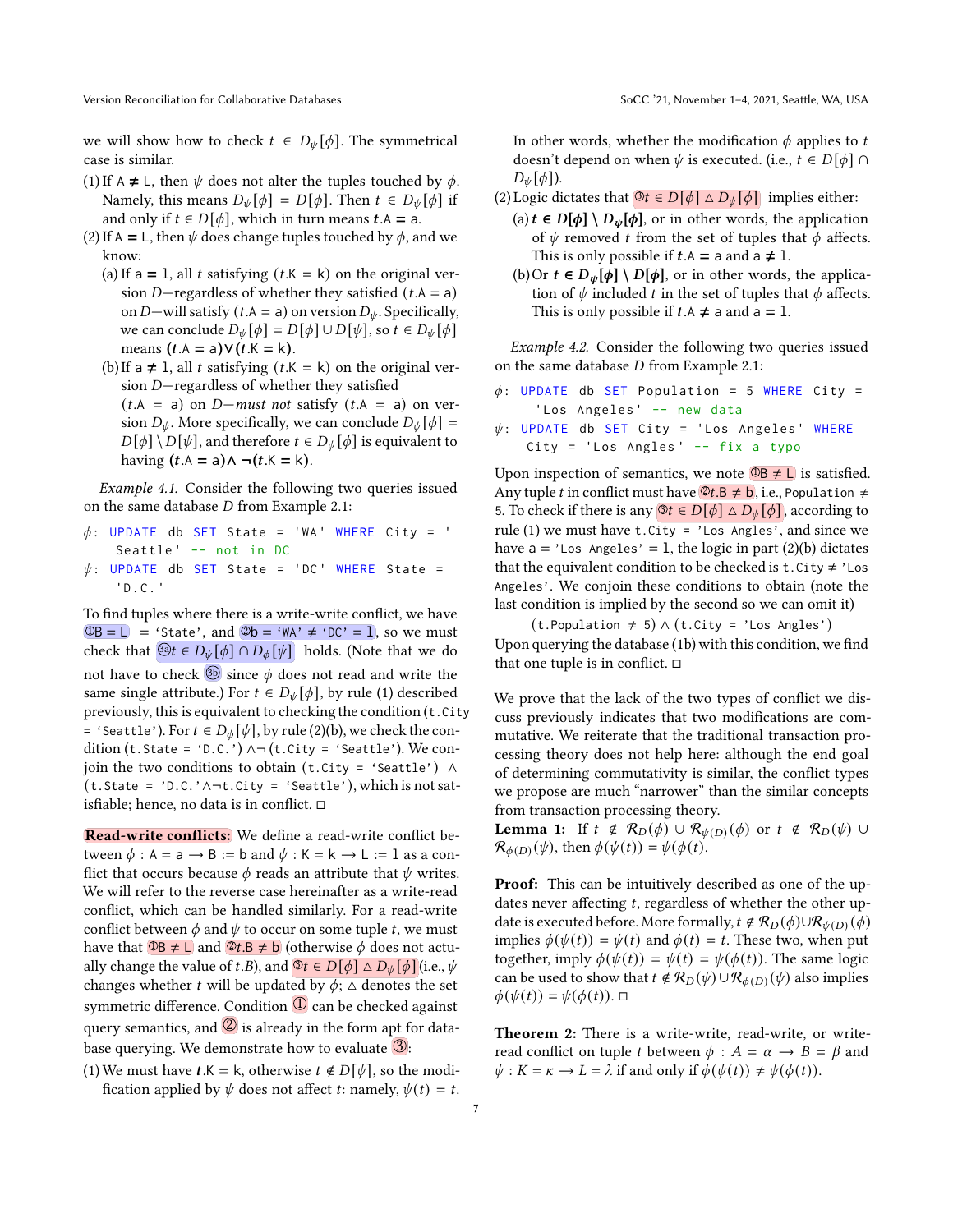Proof: Define three shorthand notations of sets that we will reference: Let  $P = \mathcal{R}_{\psi(D)}(\phi) \cap \mathcal{R}_{\phi(D)}(\psi)$ ,  $\Sigma = \mathcal{R}_{D}(\phi) \triangle$  $\mathcal{R}_{\psi(D)}(\phi)$ , and  $T = \mathcal{R}_D(\psi) \triangle \mathcal{R}_{\phi(D)}(\psi)$ .

 $(\Rightarrow)$  This direction is outlined on the previous discussion.  $(\Leftarrow)$  We will prove the contrapositive of this statement, namely that the lack of WW, RW, and WR conflicts on  $t$  implies  $\phi(\psi(t)) = \psi(\phi(t))$ . In first-order logic, the assumption of no WW, RW, or WR conflicts can be expressed as  $(\mathbb{Q}(B \neq L)) \vee$  $\mathcal{Q}(\beta = \lambda) \vee \mathcal{Q}(t \notin P)) \wedge (\mathcal{Q}(t \cdot \beta = \beta) \vee \mathcal{Q}(t \notin \Sigma)) \wedge (\mathcal{Q}(t \cdot L = \lambda) \vee \mathcal{Q}(t \cdot \beta = \beta))$  $\mathcal{Q}(t \notin T)$ ). We begin by noting that if  $\phi$  and  $\psi$  are non-commutative on  $t$ , there must be some attributes of  $t$  that are inconsistent. In fact, these attributes must be the subject of a write  $-$  either of  $\phi$  or of  $\psi$  — and are thus B and L. With this fact, we will convert this logic into disjunctive normal form and consider each case, showing why it is sufficient in determining that there are no conflicts. In other words, we will examine all possible combination of  $\mathbf{X} \wedge \mathbf{Y} \wedge \mathbf{Z}$  while  $\mathbf{X}$  is one of  $\circled{1}$ ,  $\circled{2}$ ,  $\circled{3}$ ,  $\circled{Y}$  is one of  $\circled{1}$ ,  $\circled{2}$ , and  $\circled{Z}$  is one of  $\circled{1}$ ,  $\circled{2}$ .

Before proceeding, we note that the condition  $t \notin \Sigma$  is equivalent to the condition  $(t \in \mathcal{R}_D(\phi) \cap \mathcal{R}_{\psi(D)}(\phi)) \wedge (t \notin \phi)$  $\mathcal{R}_D(\phi) \cup \mathcal{R}_{\psi(D)}(\phi)$ ). The result of Lemma 1 shows it is sufficient to consider the case where  $t \in \sigma$ , with  $\sigma = \mathcal{R}_D(\phi) \cap \mathcal{R}_D(\phi)$  $\mathcal{R}_{\psi(D)}(\phi).$  Similar logic shows it is sufficient to consider the case where  $t \in \tau$ , with  $\tau = \mathcal{R}_D(\psi) \cap \mathcal{R}_{\phi(D)}(\psi)$ , in lieu of the broader condition  $t \notin T$ .

- (1) If  $\Phi(t, B = \beta) \wedge \Phi(t, L = \lambda)$ , then  $\phi$  and  $\psi$  never actually change the values of  $t.B$  or  $t.L$ , regardless of whether t satisfies the predicates of  $\phi$  and  $\psi$ . Therefore, we are guaranteed that after applying  $\phi$  and  $\psi$  in whatever order,  $t.B = \beta$  and  $t.L = \lambda$ .
- $(2)$   $\overline{\mathbb{Q}(B \neq L)} \wedge \overline{\mathbb{Q}(t \in \sigma)} \wedge \overline{\mathbb{Q}(t \neq L)}$ : B and L are different attributes, and from  $(t \in \sigma)$ , we know that whichever ordering we have, t undergoes the update  $\phi$ . Therefore, at the end of applying both  $\phi$  and  $\psi$ , we are guaranteed  $t.B = \beta$ . Using similar logic as case (1), we know that  $t.L = \lambda$  implies that  $\psi$  never actually changes the value of  $t.L$ ; therefore, we conclude that regardless of whether  $\psi$  was applied to *t*, we are guaranteed *t*.*L* =  $\lambda$ .
- $(3) \mathbb{O}(B \neq L) \wedge \mathbb{O}(t \cdot B = \beta) \wedge \mathbb{O}(t \notin T)$ : symmetric case to (2).
- $(4) \mathbb{D}(B \neq L) \wedge \mathbb{D}(t \in \sigma) \wedge \mathbb{D}(t \in \tau)$ : From  $(t \in \sigma)$ , we know that whichever ordering we have,  $t$  undergoes the update  $\phi$ . From  $(t \in \tau)$ , we know that whichever ordering we have, t undergoes the update  $\psi$ . Therefore, B and L being different attributes guarantees that after application of both updates we have  $t.B = \beta$  and  $t.L = \lambda$ .
- $(5)$   $\mathcal{O}(\beta = \lambda) \wedge \mathcal{O}(t \in \sigma) \wedge \mathcal{O}(t.L = \lambda)$ : if we do not have  $B =$ *L*, we recover case (2). From ( $t \in \Sigma$ ) we know that t must undergo the update  $\phi$ . If we choose the order  $\psi\phi$ , then we are guaranteed that  $t.B = t.L = \beta$ . If we choose the order  $\phi\psi$ , then immediately before  $\psi$  is applied we have

 $(t.L = \lambda)$ , so regardless of whether  $\psi$  is applied, we are guaranteed that  $t.L = \lambda$ . But since  $t.B = t.L$  and  $\beta = \lambda$ , there is no ambiguity and we are guaranteed  $t.B = t.L$  =  $\beta = \lambda$ .

- (6)  $\mathbb{Q}(\beta = \lambda) \wedge \mathbb{Q}(t \cdot \beta = \beta) \wedge \mathbb{Q}(t \in \tau)$ : symmetric case to (5).
- $(7)$   $\mathcal{Q}(\beta = \lambda) \wedge \mathcal{Q}(t \in \sigma) \wedge \mathcal{Q}(t \in \tau)$ : from  $(t \in \sigma)$  we know that t must undergo the update  $\phi$ . Likewise, from  $(t \in \tau)$ , we know that whichever ordering we have,  $t$  undergoes the update  $\psi$ . If  $\phi$  is applied second, then it overwrites the update of  $\psi$ , and we are guaranteed  $t.B = t.L = \beta$ . Similarly, if  $\psi$  is applied second, then it overwrites the update of  $\phi$ , and we are guaranteed  $t.B = t.L = \lambda$ . However, the condition ( $\beta = \lambda$ ) means there is no ambiguity, and guarantees  $t.B = t.L = \beta = \lambda$ .
- $(8)$   $\mathbb{Q}(t \notin P) \wedge \mathbb{Q}(t \in \sigma) \wedge \mathbb{Q}(t \in \lambda)$ : we must have  $(B = L) \wedge$  $(\beta \neq \lambda)$ , otherwise we recover previous cases. The condition  $(t \notin P)$  implies either  $t \notin \mathcal{R}_{\psi(D)}(\phi)$  or  $t \notin \mathcal{R}_{\phi(D)}(\psi)$ . (a) If  $t \notin \mathcal{R}_{\psi(D)}(\phi)$ , this is a contradiction of  $t \in \sigma$ .
	- (b) If  $t \notin \mathcal{R}_{\phi(D)}(\psi)$ , then the update of  $\psi$  is moot if applied after  $\phi$ : namely,  $\psi(\phi(t)) = \phi(t)$ . Since  $t \in \sigma$  implies  $t \in \mathcal{R}_D(\phi)$ , we conclude that after order of updates  $\phi\psi$ is applied, we are guaranteed  $t.B = t.L = \beta$ . Additionally, we know  $t \in \mathcal{R}_{\psi(D)}(\phi)$ , and we can conclude that after the order of updates  $\psi \phi$  is applied,  $t.B = t.L = \beta$ . Therefore, the updates must be commutative on  $t$ .
- (9)  $\mathbb{S}(t \notin P) \wedge \mathbb{O}(t.B = \beta) \wedge \mathbb{O}(t \in \tau)$ : symmetric case to (8).
- $(10^{\circledR}(t \notin P) \wedge \mathcal{O}(t \in \sigma) \wedge \mathcal{O}(t \in \tau))$ : from before, the condition  $(t \notin P)$  implies either  $t \notin \mathcal{R}_{\psi(D)}(\phi)$  or  $t \notin \mathcal{R}_{\phi(D)}(\psi)$ . If  $t \notin \mathcal{R}_{\psi(D)}(\phi)$ , this contradicts the condition  $(t \in \sigma)$ . Similarly, if  $t \notin \mathcal{R}_{\phi(D)}(\psi)$ , this contradicts the condition  $(t \in \tau)$ , so this case is not possible.

As established before,  $t.B$  and  $t.L$  are the only possible inconsistent fields that a tuple  $t$  may have. We have shown in all cases, the values of the  $t.B$  and  $t.L$  are unambiguous, implying that these conditions are sufficient for pairwise commutativity.  $\Box$ 

To reconcile every record subject to the conflict  $(\phi_i, \psi_j)$ , we simply perform a union of the possible types of conflicts:

 $S_{\phi_i, \psi_j} = \text{conflictWW}(\phi_i, \psi_j) \cup \text{conflictRW}(\phi_i, \psi_j)$ 

$$
\cup \; \mathsf{conflictRW}(\psi_j,\phi_i)
$$

where  $S_{\phi_i, \psi_j}$  is the total set of records subject to the conflict  $(\phi_i, \psi_j)$ . The result of theorem 1 allows us to say with confidence that any records not flagged as conflicted must be automergeable.

<span id="page-7-0"></span>4.2.2 Condition Derivation via Backtracking. Though we have a condition (i.e., predicate) for all non-commutative tuples from an intermediate database version  $D_H$  for some  $H$ , we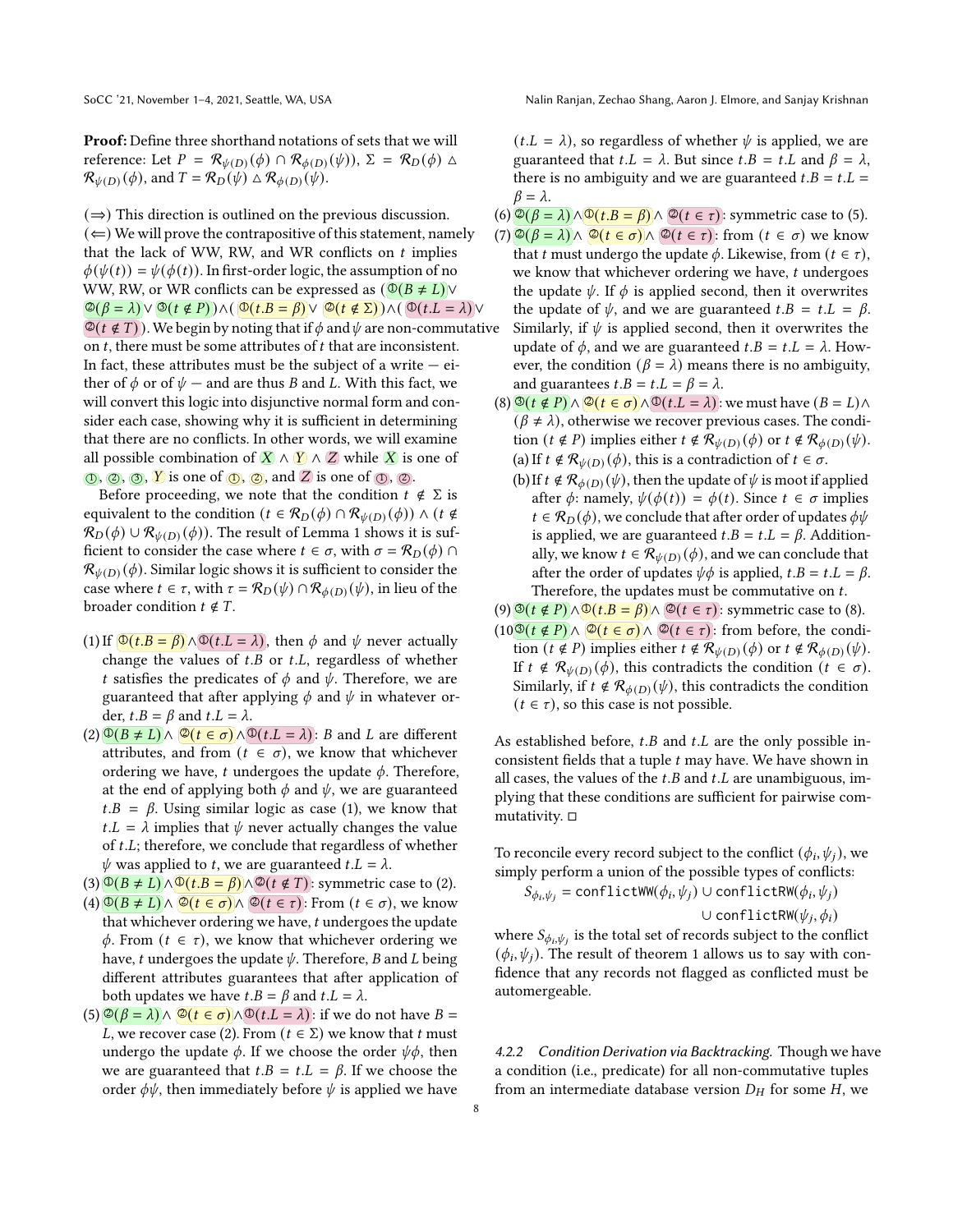seek to avoid the costly process that executes  $H$  on  $D$  to materialize  $D_H$ . We "backtrack" the history  $H$  as a sequence of modifications. At each step we consider the modification  $\phi$ : we have condition C on data  $D_{\phi}$ , and our goal is to derive another condition C' on D such that  $\phi(t) \in D_{\phi}[C]$  if and only if  $t \in D[C']$ . After the backtracking, we have a condition  $C_0$ on the initial data  $D_0$ , and we evaluate  $D_0[C_0]$ .

This approach is significantly more efficient than the straightforward evaluation needed to materialize  $D_H$ . Evaluating  $D_H$  requires updating all tuples involved in  $H$  regardless whether these tuples are auto-mergeable or not. Instead, our approach defers evaluation on dataset as much as possible, and avoids the large overheads of updating data. Furthermore, if the final condition for conflict has a low selectivity, or even is unsatisfiable, we may further forego data evaluation costs. Our approach is especially efficient when data volumes are large—exactly the target scenario of DVDS.

Now we discuss the step of backtracking (building equivalent conditions on two versions of a database, separated by one modification). For the sake of exposition, we assume that we are trying to evaluate condition  $C = f(c_1, c_2, \dots)$ , where all  $c_i$  are simple equality conditions like  $A = 10$ , and f is a logical function of the  $c_i$  using AND, OR, and NOT. Note that this framework can be generalized to any complex logical conditions using whose axioms are state-independent; see Section [4.3.](#page-8-0) Based on the semantics of  $\phi$ , we change all  $c_i$ to corresponding  $c'_i$ .  $c'_i$  could be simple equality conditions or logic clauses (to be discussed as follows). We keep  $f(\cdots)$ unchanged and denote  $C' = f(c'_1, c'_2, \cdots)$ . Our goal is that for any tuple  $t \in D$ ,  $c'_i(t) = c_i(\phi(\tilde{t}))$ . Thus,  $C'(t) = C(\phi(t))$ , in other words,  $t \in D[C']$  if any only if  $\phi(t) \in D_{\phi}[C]$ .

We now discuss how to construct an equivalent condition  $c'_i$  for corresponding axiom  $c_i$ . Suppose  $\phi$  : (B = b)  $\rightarrow$  (A := a), and  $c_i$ : (K = k). We discuss the possible scenarios:

- (1)  $\phi$  does not write attribute K (A  $\neq$  K), then for any tuple t, its K attribute is not modified. Therefore, we know  $c_i' = c_i$ .
- (2)  $\phi$  writes attribute A (A = K). In this case, there are two scenarios.
	- (a) If a = k, then  $\phi(t)$  in  $D_{\phi}$  may have either originally satisfied  $c_i$  or its K attribute may have been written by  $\phi$ , implying (B = b). The new condition  $c'_i$  is thus  $(B = b) \vee c_i$ .
	- (b) If a  $\neq$  k, then  $\phi(t)$  must have satisfied  $c_i$  already. Furthermore, it must not have been affected by  $\phi$ , necessarily meaning ( $B \neq b$ ). The new condition  $c_i$  is thus  $\neg(B = b) \wedge c_i$ .

*Example 4.3.* We have a condition  $C:$  t. Population = 2000 ∧ t. Electricity = 43000 and wish to find the set  $D_{\phi}[C]$  (i.e., all tuples which satisfy  $C$  on the version of  $D$  after application of modification  $\phi$ ), where  $\phi$  is (City = 'Los Angeles')  $\rightarrow$  $(Electricity = 43000).$ 

Note that t.Population = 2000 is unaffected and the condition t. Electricity =  $43000$  becomes t. Electricity = 43000  $\vee$  t.City = 'Los Angeles' by applying rule (2)(a). Thus, the new condition  $C'$  is (t. Electricity = 43000  $\vee$ t.City = 'Los Angeles')  $\wedge$  t. Population = 2000.  $\square$ 

## <span id="page-8-0"></span>4.3 More General Query Model

Thus far, we have assumed queries of the form  $Q$  : (A = a)  $\rightarrow$  (B = b) (in SQL, this can be represented as the query UPDATE SET  $B = b$  WHERE  $A = a$ ). In this section, we consider generalizations to INSERTs, DELETEs, and complex UPDATEs including JOINs.

Inserts and Deletes: We treat inserts and deletes as special updates that either read or write NULL values. Specifically, we treat an insertion as an update writing a tuple with all attributes equal to NULL (and a special hidden unique ID) in the initial version of database  $D_0$ . Similarly, in handling a delete, we consider it as an update writing NULL values to an existing non-NULL tuple. We can make simplifications, as we will demonstrate, since we know INSERTs and DELETEs do not touch remaining dataset.

We will demonstrate these accommodations on an insert as an example. Suppose we have an insert  $I$  and an update  $U$  of the form

 $I:$  INSERT VALUES  $(A = a_1, B = b_1, ...)$ U: UPDATE db SET  $A = a_2$  WHERE  $B = b_2$ 

To determine commutativity of  $I$  and  $U$  on version  $V$ , we note that only the "write-write" commutativity conditions must be checked on the tuple inserted by  $I$ , since  $I$  does not touch other tuples. Applying the procedure from Section [4.1,](#page-4-0) we find that the updates are not commutative on the inserted tuple if and only if  $(a_1 ≠ a_2) ∧ (b_1 = b_2)$ . (These updates commute on any other tuple.)

During the process of Condition Derivation (Section [4.2.2\)](#page-7-0), when the algorithm "backtracks" to an insert statement, it evaluates all conditions on the newly inserted tuples, reports them as non-auto-mergeable if applicable, and continues as if the insert statement does not exist. This is because we assume the inserted tuples are all NULLs before the insertion, and all conditions evaluate to FALSE on NULL values. When the algorithm "backtracks" to a delete, it makes sure all deleted tuples are not being considered. Specifically, we note that  $V_{\text{del}}[C'] = V[(C \land \neg C_D)]$  where del is the delete and  $C_{\text{del}}$  is the predicate of delete.

Complex updates: We discussed UPDATEs with simple predicates (i.e., attribute equals literal) and constant update values. In this section, we explain how to accommodate more complex predicates and updates that are well-represented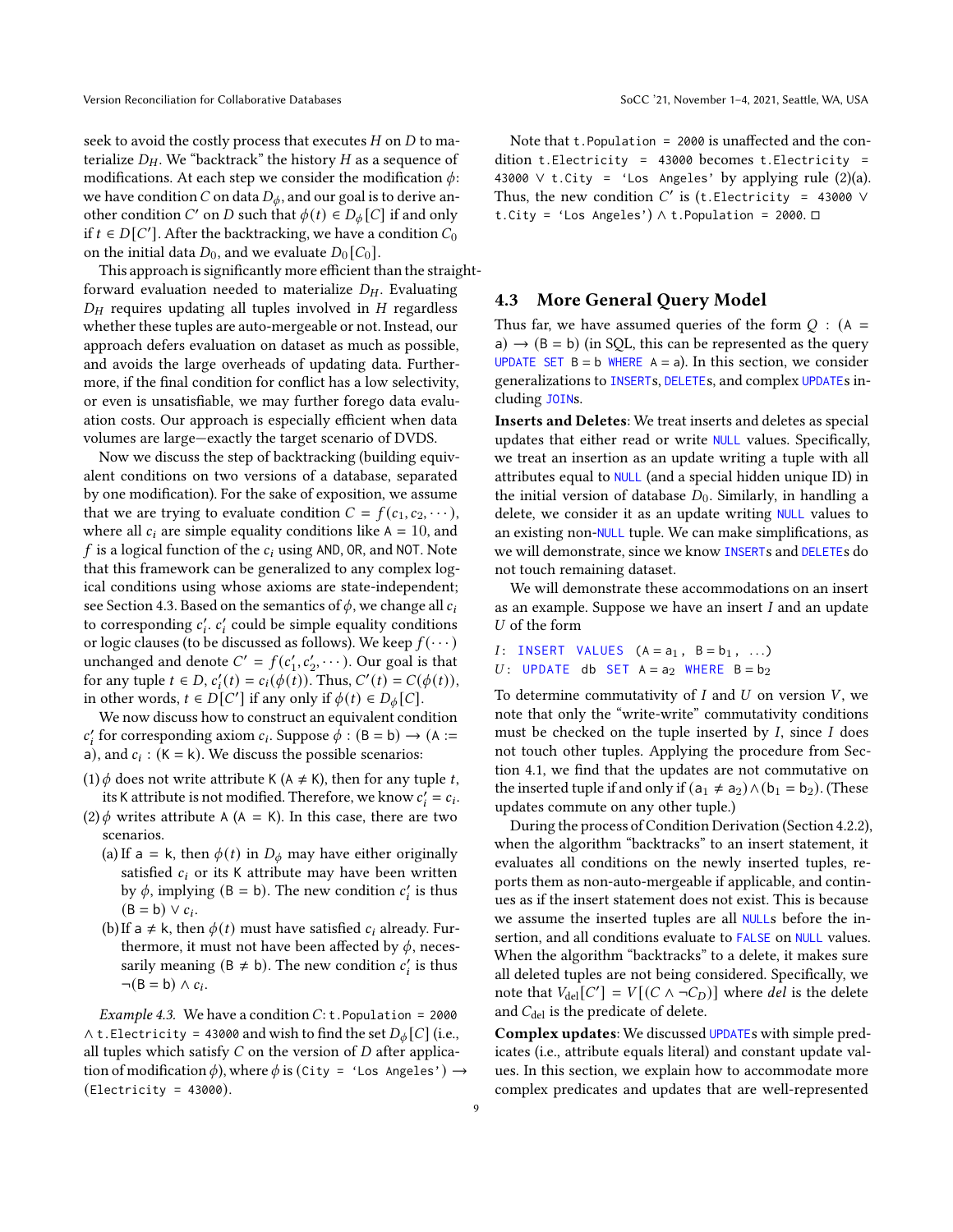in everyday data analytics and also lend themselves to conflict backtracking (which is where most of MindPalace's efficiency gains lie). We consider complex predicates that are state-independent, meaning that whether a tuple satisfies the condition does not depend on the state of other tuples. For example,  $A + B > C$  and  $A \in \{2, 3, 5\}$  are state-independent, but  $A \in \Pi_B(\sigma(D))$  is not if the database D is not held constant. Without loss of generality, we consider a modification's predicate as a function  $f(A, B, \dots)$  defined on its attributes. This predicate could include JOINs (on read-only relations), range queries, functional expressions (including UDFs), and set operation queries (IN, EXISTS, ALL, etc.) on read-only tables/sets. Note that any semi-JOIN can be made equivalent to an IN clause involving the JOIN attributes: for example, UPDATE R SET  $A = a$  FROM R JOIN S on R.B = S.B is equivalent to UPDATE R SET  $A = a$  WHERE R.B IN (SELECT B from S).

To determine commutativity between two such modifications, the procedure is no different from simple update. We still must check the same conditions for a read-write conflict and write-write conflict. Correctly evaluating conditions on versions of a database that have undergone modifications (e.g.,  $t \in D_{\phi}[\psi]$ ) depends on the following Condition Derivation mechanism. Suppose we want to evaluate the condition  $C_2(A, B, \dots)$  on database  $D' = \phi(D)$ , while  $\phi$  is UPDATE db SET B = b WHERE  $C_1(A, B, \dots)$ . As long as  $C_1$ and  $C_2$  are state-independent conditions, we can consider two cases some tuple  $t \in D'$  satisfying  $C_2$  could have: (i) t undergoes modification  $\phi$ , and  $\phi(t)$  satisfies  $C_2$ , or (ii) t does not undergo modification  $\phi$ , and t satisfies  $C_2$ . In other words, our newly built condition is:

 $(\neg C_1(\mathsf{A}, \mathsf{B}, \cdots) \land C_2(\mathsf{A}, \mathsf{B}, \cdots)) \lor (C_1(\mathsf{A}, \mathsf{B}, \cdots) \land C_2(\mathsf{A}, \mathsf{b}, \cdots))$ Note that although MindPalace supports a wide range of complex queries in UPDATEs, INSERTs, and DELETEs, their query evaluation time affects MindPalace's efficiency. Two special cases allow further optimizations. First, if  $C_2$  is independent of B, then evaluating  $C_2$  on  $D'$  is the same as evaluating  $C_2$ on D. Second, if either of  $C_1$  or  $\neg C_1$  is data-independent, we recover the simpler cases outlined in Section [4.1.](#page-4-0)

## <span id="page-9-0"></span>5 CONFLICT RESOLUTION

When non-auto-mergeable tuples exist, a user needs to resolve the conflicts and reconcile the versions. However, it is impractical for the user to manually specify a "correct" interleaving of modifications: for example, there are more than  $10^{17}$  possible interleavings when both histories have 30 modifications. Instead, we present the use with an easier question: given two modifications, which should precede the other? MindPalace guides the user to a desired interleaving by repeatedly posing this question, together with a set of specific records for which the two modifications conflict to provide a concrete example he/she can reason through.

|  | Algorithm 1: Algorithm to resolve conflicts. |  |  |
|--|----------------------------------------------|--|--|
|--|----------------------------------------------|--|--|

|                | o<br>o                                                                                            |  |  |  |  |
|----------------|---------------------------------------------------------------------------------------------------|--|--|--|--|
|                | 1 <b>function</b> choose( $\gamma$ , H, sorted, D):                                               |  |  |  |  |
| $\overline{2}$ | $D \leftarrow \gamma(D)$                                                                          |  |  |  |  |
| 3              | sorted $\leftarrow$ sorted $\gamma$                                                               |  |  |  |  |
| 4              | remove $\gamma$ from H                                                                            |  |  |  |  |
| 5              | <b>function</b> resolution( $H_1$ , $H_2$ , $D_0$ ):                                              |  |  |  |  |
| 6              | $D \leftarrow D_0$                                                                                |  |  |  |  |
| 7              | $order \leftarrow \emptyset$                                                                      |  |  |  |  |
| 8              | while $H_1 \neq \emptyset$ and $H_2 \neq \emptyset$ do                                            |  |  |  |  |
| 9              | $\phi \leftarrow H_1$ 's first element                                                            |  |  |  |  |
| 10             | find the first $\psi$ from $H_2$ that conflict(D, $\phi$ , $\psi$ ) is                            |  |  |  |  |
|                | True                                                                                              |  |  |  |  |
| 11             | <b>if</b> not found then                                                                          |  |  |  |  |
| 12             | choose( $\{\phi\}$ , $H_1$ , order, D)                                                            |  |  |  |  |
| 13             | else                                                                                              |  |  |  |  |
| 14             | prompt user to resolve $(\phi, \psi)$                                                             |  |  |  |  |
| 15             | <b>if</b> user specifies $\phi < \psi$ then                                                       |  |  |  |  |
| 16             | choose( $\{\phi\}$ , $H_1$ , order, D)                                                            |  |  |  |  |
| 17             | else                                                                                              |  |  |  |  |
| 18             |                                                                                                   |  |  |  |  |
| 19             | $\psi + \leftarrow$ all $H_2$ 's op before $\psi$ (inclusive)<br>choose $(\psi +, H_2, order, D)$ |  |  |  |  |
| 20             | <b>return</b> order $H_1$ $H_2$                                                                   |  |  |  |  |
|                |                                                                                                   |  |  |  |  |

<span id="page-9-1"></span>We present the formal algorithm in Algorithm [1.](#page-9-1) Similar with the conventional workflow from collaborative project management like Git, our framework merges two branches to form a new branch at one time. The conflict resolution works by iteratively finding the first operation pairs that cause a conflict. At each iteration, the resolution determines the "earliest" pair of conflicting modifications, and asks the user to specify the order between them. After that, the earlier one (and all preceding ones from the same history) is removed from the history, and is appended to the "finished" list (i.e., variable *order*). It terminates when at least one history is empty. Similar to Section [4.2.2,](#page-7-0) we virtually update D by Condition Derivation. It is not hard to see the number of user interactions is no more than the combined size of histories: each step of the loop asks the user to specify order at most once, and removes at least one modification from two histories. Thus, the loop body is executed at most  $|H_1|$  +  $|H_2|$  times, upper-bounding the number of user-interactions. For comparison, the conventional algorithm that Git applies when merging two branches may ask the user to manually merge up to  $|H_1| \times |H_2|$  commits, as it is possible for every commit in  $H_1$  to require manual merging with every commit in  $H_2$ .

The resolution is expressible in the way that it never prohibits the user from resolving in a certain interleaving. Formally, assume the user has a valid partial order  $\pi$  (of  $H_1$ and  $H_2$ ) in her mind, and always answers questions posed by MindPalace consistent with the desired ordering. It can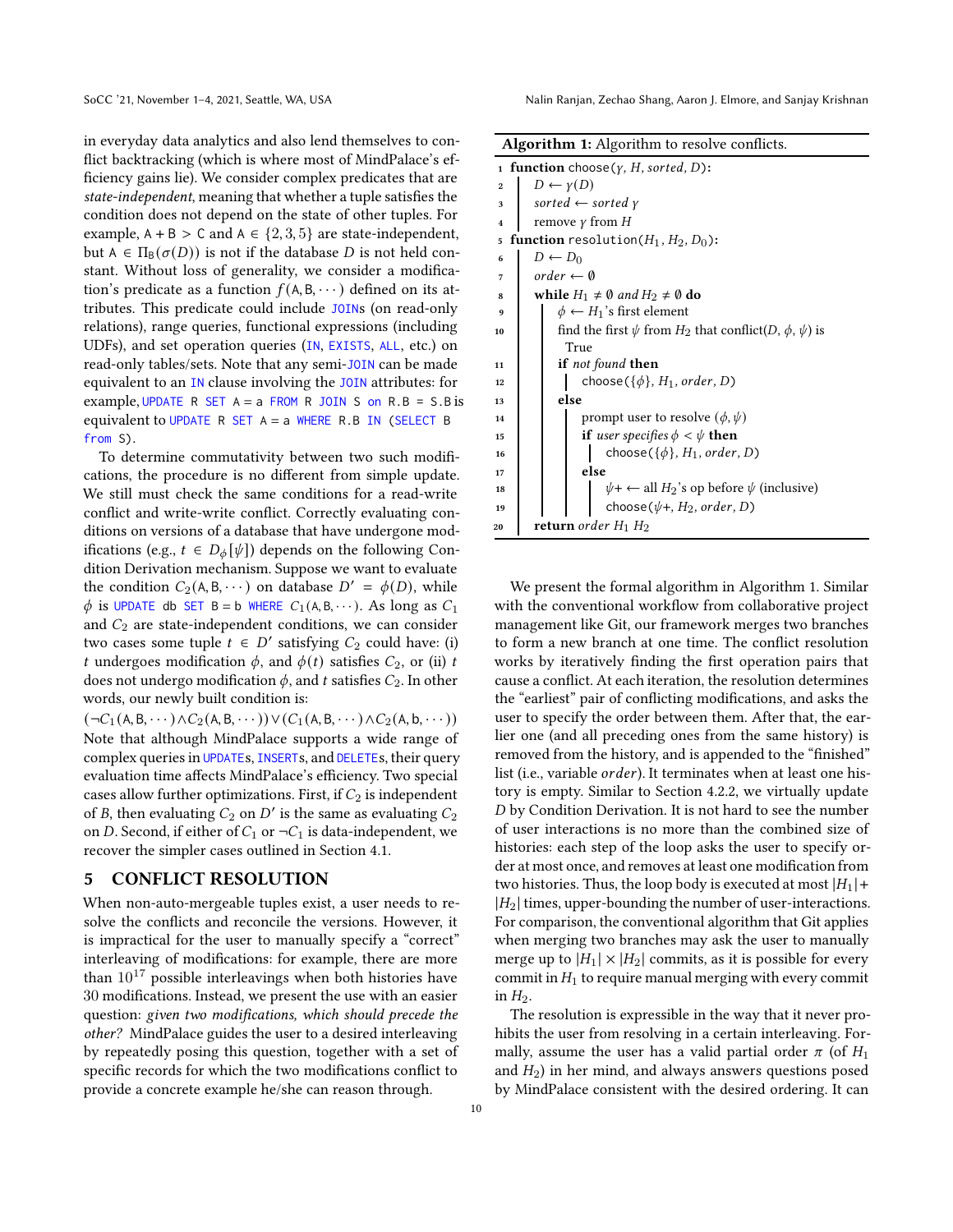be shown that the resolution always returns an ordering  $\pi'$ that equivalent to  $\pi$  (i.e.  $\pi'$  and  $\pi$  yield the same final database state when applied).

Lemma 3: At any time of this algorithm execution process, order satisfies that  $\alpha \neq \beta$  (in  $\pi$ ) for any  $\alpha \in \text{order}$  and  $\beta \notin \text{order}.$ 

**Proof:** The proof is by induction. Before the while loop this is certainly true since *order* is empty. In one step of the while loop, (i) if  $\psi$  is not found, we have  $\phi \neq \psi'$  for all  $\psi' \in H_2 \cap order^c$ , thus adding  $\phi$  to *order* still obeys the condition specified in Lemma 3; (ii) if  $\psi$  is found and  $\phi < \psi$ , we have  $\phi \not\Rightarrow \rho$  for  $\rho < \psi$  and  $\phi < \rho$  for  $\rho \geq \psi$ , thus  $\phi \not\Rightarrow \rho$ for all  $\rho \in H_2 \cap order^c$ , thus adding  $\phi$  to  $order$  still obeys the condition specified in Lemma 3; (iii) if  $\psi$  is found and  $\phi > \psi$ , we have  $\psi' \leq \psi < \phi \leq \phi'$  for any  $\psi' \in \psi$ + and  $\phi' \in H_1 \cap \text{order}^c$ , thus adding  $\psi$ + to *order* still obeys the condition specified in Lemma 3.

**Theorem 4:** The returned value  $\pi'$  of Algorithm 1 is compatible with  $\pi$  (i.e.,  $\pi$  is a subset of  $\pi'$ ).

Proof: With Lemma 3, we prove the expressible claim by contradiction, then there exist two operations  $\alpha$  and  $\beta$  such that  $\alpha < \beta$  in  $\pi'$  and  $\alpha > \beta$  in  $\pi$ .  $\alpha < \beta$  in  $\pi'$  means when  $\alpha$ is appended to *order*,  $\beta$  is not appended to *order*. Then the previous observation has  $\alpha \neq \beta$  in  $\pi$ . This is the contradiction, so  $\pi'$  is always compatible with  $\pi$ .

Remarks: It is important to emphasize that MindPalace is not a universal solution. Version reconciliation is a semanticsdependent problem: the correctness criteria depend on the application's (or the user's) specifications. As such, it is possible that MindPalace's conflict resolution framework cannot yield a satisfactory result, either because the user faces a dilemma upon a question (e.g., both orders of a pair of modifications are undesirable) or the final order fails additional constraints upon termination. MindPalace automates an otherwise-manual process, where the user intends to find a desirable interleaving of two histories, but there is no guarantee that such an interleaving exists. Even when MindPalace fails to merge two histories, though, it can still provide valuable information: for example, if an interleaving that results from MindPalace's version reconciliation violates integrity constraints, one can conclude that no interleaving can correctly preserve them. In such cases, reordering modifications doesn't suffice, and users will have to resort to other merging mechanisms (e.g., removing or manually rewriting modifications), which are beyond the scope of this paper.

## 6 RELATED WORK

Existing Versioning Work: Systems that support versions have been developed for many different use cases and can take on many forms. DataHub [\[10\]](#page-15-3) provides a central data repository that incorporates relevant SQL and versioning capabilities. As part of DataHub, Decibel [\[37\]](#page-16-3) was a prototype centralized versioned-database to evaluate different physical designs and query execution strategies of versioned data. OrpheusDB [\[28](#page-16-2)] is a "bolt-on" centralized versioning system for relational databases, allowing users to store, track, and execute queries on different versions. Databricks Delta [\[18\]](#page-15-5) is an industrial solution that can accommodate non-structured data, with special functionalities to streamline the analytics process. ForkBase [\[53](#page-17-2)] is a centralized DVDS that provides similar capabilities for applications that demand tamper evidence, and are of particular use in blockchains. Versioned databases and "GitHubs for Data" have been widely applied in industrial practice [\[4](#page-15-0), [19,](#page-15-1) [20,](#page-15-2) [29,](#page-16-0) [41\]](#page-16-1).

Although these system support data versioning, their versioning control systems are all centralized in the way that users' modifications are synchronized with a server all the time. Their conflict identification and version reconciliation rely heavily on human intervene, which quickly becomes infeasible as data grow. OrpheusDB and Decibel track conflicts by materializing updates and performing diffs on different versions. As discussed in the introduction, they suffer from several drawbacks. In the event of a conflict, they [\[28\]](#page-16-2) offer some options for resolution, including a precedent ordering (a ranking of which updates are most important) or manual inspection of records. Databricks Delta [\[18\]](#page-15-5) also adopts a data-centric conflict identification/resolution scheme by tracking changes via delta logs and maintaining versions corresponding to individual users' modifications, in order to rollback modifications deemed to be in conflict with others.

Conflict Avoidance: In general, two approaches can ensure that a set of operations are conflict-free (i.e., conflicts are logically impossible, regardless of ordering). One approach is for a system to be *conflict-free by design*. Modifications expressed in these systems are always auto-mergeable. Conflict-Free Replicated Data Types (CRDT) [\[46\]](#page-16-5) are conflict-free data types in a replicated environment. CALM [\[2,](#page-15-6) [3](#page-15-7), [26](#page-16-6)] specifies a logical "monotonic" language that is guaranteed to be correct without coordination.

When modifications are not expressible in above systems, they may or may not be auto-mergeable (regardless of the specific instance of data). One approach to figure out is static program analysis, which analyzes the operations to be executed in a concurrent environment, and reasons about the correctness guarantee. Invariant confluence [\[5,](#page-15-8) [6](#page-15-9), [57](#page-17-3)] and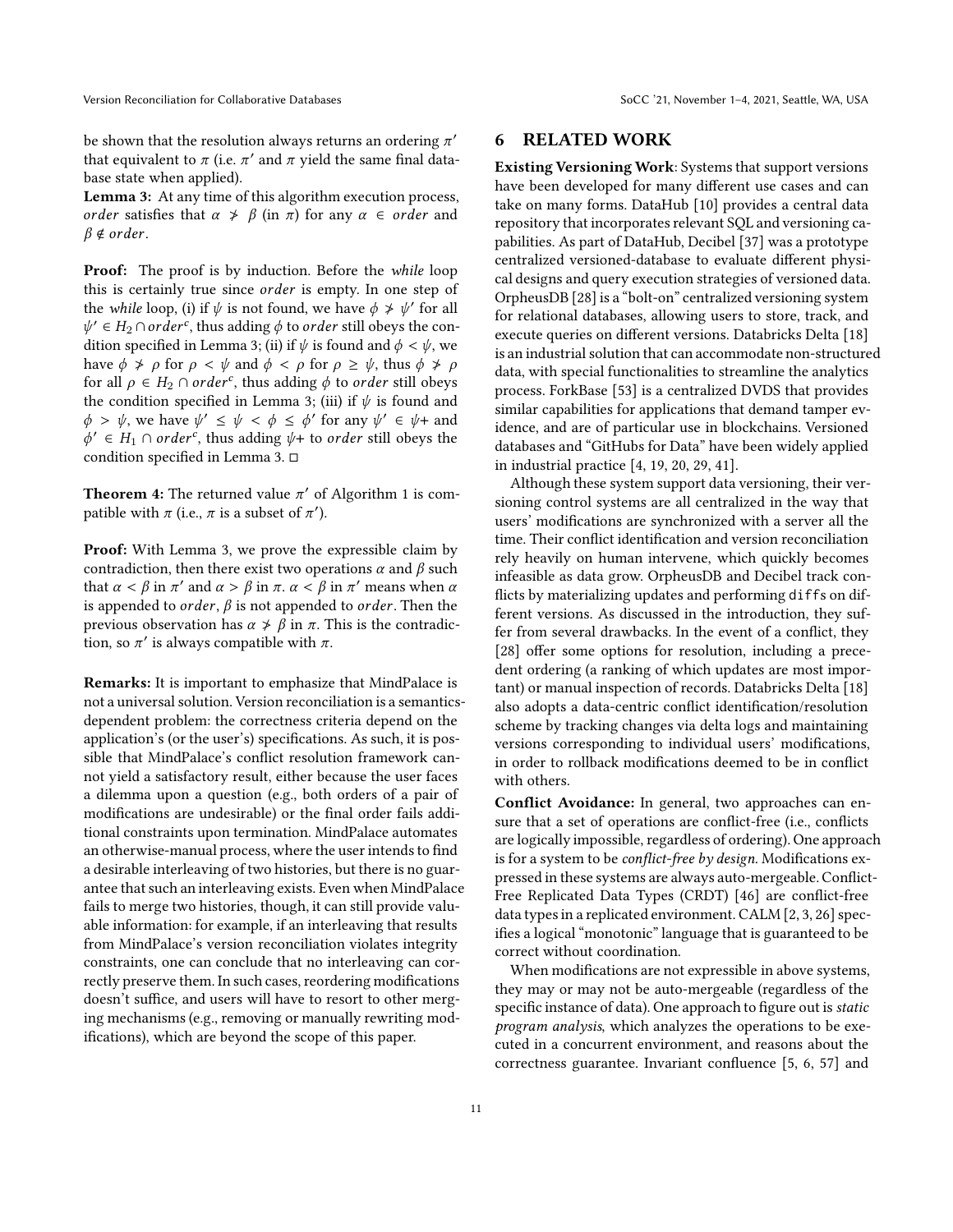IPA [\[7](#page-15-10)] study when the transaction processing is not necessary to preserve invariants. These mechanisms [\[1](#page-15-11), [32,](#page-16-7) [43](#page-16-8), [50,](#page-17-4) [52](#page-17-5), [55](#page-17-6)] detect commutativity in two general programs. In the distributed environments, these approaches [\[7,](#page-15-10) [11,](#page-15-12) [13](#page-15-13), [15,](#page-15-14) [21,](#page-15-15) [31](#page-16-9), [34](#page-16-10)[–36](#page-16-11), [44,](#page-16-12) [48\]](#page-16-13) reason about when a strong consistency is necessary, based on the semantics of the operations. Transaction chopping studies whether a transactions can be split into multiple smaller pieces that still guarantee serializability [\[47,](#page-16-14) [54,](#page-17-7) [61](#page-17-8), [65\]](#page-17-9). Bernstein et al. [\[8\]](#page-15-16) derive conditions that ensure the transactions are correct under each ANSI isolation level. Weihl [56] defines three properties on individual data that once enforced, will guarantee serializability.

Bounded staleness of divergent database replicas has also been explored [\[9](#page-15-17), [23](#page-16-15)[–25,](#page-16-16) [33](#page-16-17), [39](#page-16-18), [40](#page-16-19), [42,](#page-16-20) [45,](#page-16-21) [58,](#page-17-10) [59,](#page-17-11) [62](#page-17-12)[–64\]](#page-17-13). These approaches do not detect conflicts specifically, nor do they reason about the effects of individual modifications. Moreover, they may not satisfy the demand for DVDS snapshots to be exactly consistent.

Two modifications that are not auto-mergeable on all possible data (which could be determined by, say, some variant of a commutativity test) could still be auto-mergeable on a specific instance of data. MindPalace focuses on evaluating auto-mergeability on a specific instance of data, significantly relaxing restrictions on allowable API operations. Conversely, conflict-avoidance approaches often only offer a restrictive set of APIs for the user to express her modifications, and thus may be not practical in a DVDS setting, where it is likely that users will demand a richer set of capabilities when making their modifications. As such, a conflict management method that relies on restricting operation capabilities to predict/avoid conflicts is often not ideal.

Merge and Fix: Some merging and fixing approaches require user participation or only work on a situations that are naturally auto-mergeable, which in general we cannot assume to be the case in a collaborative setting. Unlike our approach, they cannot detect, nor do they reason about, the effects of conflicts. Doppel [\[38\]](#page-16-22) reconciles branches on CRDTlike data types. Open nesting and transactional boosting [\[22,](#page-15-18) [27](#page-16-23)] allows users to specify compensate/inverse operations to roll back if the two branches are not mergable. Wu et al. [\[60](#page-17-14)] and Veldhuizen [51] speculatively execute the transactions without conflict detection/prevention, and then the fix the broken invariants if there is any exposed conflict. TARDiS [\[17\]](#page-15-19) and Burckhardt et al. [\[12](#page-15-20)] allows a user to branch and merge. ConfluxDB [\[14\]](#page-15-21) merges transactions executed in multiple snapshot isolation servers.

## <span id="page-11-0"></span>7 EXPERIMENTS

Our experimental study addresses two questions: (1) How does the accuracy and processing time of our proposed approach compare to alternatives in identifying non-auto-mergeable

tuples, under various settings? (2) How reliant on human input is the version reconciliation algorithm for typical cases?

# 7.1 Experimental Setting

Our evaluations were performed on machines with dual socket Intel Xeon-E5 2650 processors (10 cores, 2.3 GHz each), 64 GB of RAM, and running Ubuntu 18.04. Without otherwise specified, all numbers are averaged based on 10 executions. As a simplification, all data is numerical, since the Mind-Palace's accuracy in identifying conflicts does not depend on the data type and only depends on whether a cell is concurrently modified. All values are generated independently, with all values in the same column following the same distribution. The number of distinct values for each column range from  $100$  to  $10^6$ , so as to incorporate a range of attribute selectivities.

Alternative Approaches: We compare our approach with a naïve ground truth and some alternative approaches:

Ground Truth: We use a dynamic programming algorithm that tracks all possible outcomes of interleavings. For every tuple  $t \in D$ , we track the set of possible tuple  $T_{i,j}(t)$  after a interleaving of  $\mathsf{pref}_i(H_1)$  and  $\mathsf{pref}_j(H_2)$  applies on  $t$ . We have  $T_{i,j}(t) = \phi_i(T_{i-1,j}(t)) \cup \psi_j(T_{i,j-1}(t))$ . The tuple t is automergeable iff  $|T_{|H_1|,|H_2|}(t)| = 1$ . The worst case incurs the same complexity as enumerating all interleavings but this method runs faster in practice.

Compatible (Virtual) Locking: We adopt locking schemes that help identifying conflicting tuples. The locks do not block modifications; they are for identifying non-auto-mergeable tuples. We report non-auto-mergeable tuples that are marked by non-compatible (i.e., read-write or write-write) requests from two histories. We have two locking schemes of different granularities, for the trade-off of costs and accuracy. For Record-Level, each tuple (record) has a lock; and for Cell-Level, each cell (data value) has a lock.

Git/Git-Like diff Methods: We benchmark three variants in Section [7.4.](#page-14-0) Vanilla Git (VG) simply runs git merge on the final committed states of two versions (dumped to text files) and flags any records in a conflict block as conflicting. Optimized Git (OG) improves on VG by ignoring records in conflict blocks whose final states were the same for both users. Record-Level 3-Way-Diff (RL3) executes three-way-diff logic on a record level, where a record is flagged as conflicting if its state in the original version and the two committed versions are each pairwise different.

Online Dataset Versioning: We benchmark OrpheusDB [\[28\]](#page-16-2), a centralized system for dataset versioning. Once versions are committed, we issue an SQL three-way JOIN on the versioning metadata to identify conflicting records (using the same logical criterion as in the Record-Level 3-Way Diff method).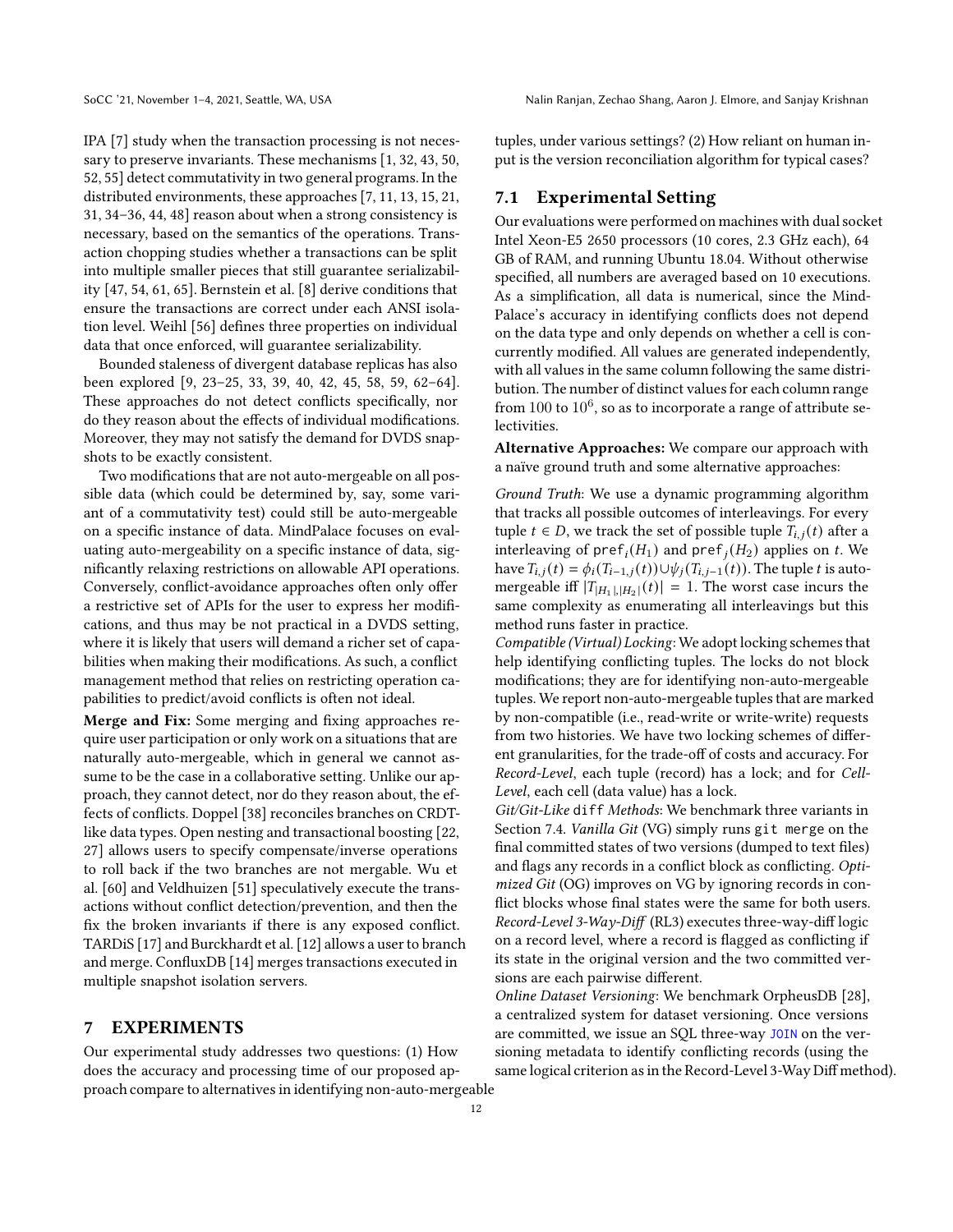<span id="page-12-1"></span>

Figure 1: Accuracy of various algorithm by various data/query history configurations. For each, we annotate the percent of the database flagged by the respective methods. MindPalace identifies tuples with < 1% margin of error in each experiment, while the runner-up often identifies upward of  $100x$  the true number of conflicting records.

<span id="page-12-0"></span>Table 3: Parameters used in our experiments. Parameters were varied one at a time, with default values in bold.

| Parameter         | Values and Default (in <b>bold</b> )                          |
|-------------------|---------------------------------------------------------------|
| Distribution Skew | <b>uniform</b> , $\beta = 4$ , $\beta = 7$ , and $\beta = 10$ |
| History Length    | 5, 15, 25, 35, 40                                             |
| Selectivity       | uniform, more selective, less selective                       |
| Width (Columns)   | 15, 30, 60                                                    |
| Volume            | 1 GB, 5 GB, 10 GB                                             |

Implementation: MindPalace is implemented in Python. We store the database in a PostgreSQL 10 server, which executes queries on the database. The baselines are implemented by first tracking which physical tuples are read/written by each SQL update statement. Then, we flag those that were either written by both users or read by one and written by the other as conflicts.

Both the Vanilla Git and Optimized Git approaches use git merge on committed text versions of the dataset, annotating the database dump to identify conflicting blocks. A Python script parses the git annotations to identify nonauto-mergeable records (in the case of Optimized Git, it ignores records in conflict blocks with the same final state in both committed versions). To our knowledge, no existing git utility exactly implements the logic desired in the RL3 approach, so we use a Python script to identify conflicting records.

The online dataset versioning experiments used only OrpheusDB's native commands (checkout, commit, run) to track conflicts. At the end, a SQL query was run on OrpheusDB's versioning metadata to identify conflicting records. Orpheus stores versioning metadata, including which branches wrote which records, alongside the original dataset in an SQL database.

# <span id="page-12-3"></span>7.2 Experiments: Simple Updates

We vary five data/history parameters: (1) data skew (by varying the parameter  $\beta$  of a beta distribution), (2) history length, (3) selectivity, (4) number of columns, (5) size of the database.

<span id="page-12-2"></span>

(a) Increasing History Length (b) Increasing Database Size

Figure 2: Execution Time of each Conflict-Identification Algorithm with Simple Queries

The options and default parameters are summarized in Table [3.](#page-12-0) We focus on both accuracy and run time. For accuracy, we consider the relative amount of false positives and false negatives, as percentages of databases. All approaches (including MindPalace) are free of false negatives; in other words, they never report non-auto-mergeable tuples as automergeable. We illustrate the reported positives (both true and false) in Figure [1](#page-12-1) (we omit the experimental results of (4) number of attributes and (5) size of the database since MindPalace is mostly insensitive to these parameters). The ground-truth baseline (GT) reports the true set of non-automergeable records and does not contain false positives, meaning that the difference in positivity rates of a (non-ground truth) method and the ground truth represent the false positivity rate. The lower the false positivity rate, the better.

In all these experiments, MindPalace outperforms other alternative approaches. While the amount of positives reported by MindPalace is close to the true amount of positives, all locking-based approaches report a considerable portion of database as non-auto-mergeable incorrectly (anywhere from 100 to 10000 times the true number). Note that in general fine-grained locking performs better than coarsegrained locking though even the most fine-grained locking scheme (cell-level) reports orders-of-magnitude extra nonauto-mergeable records.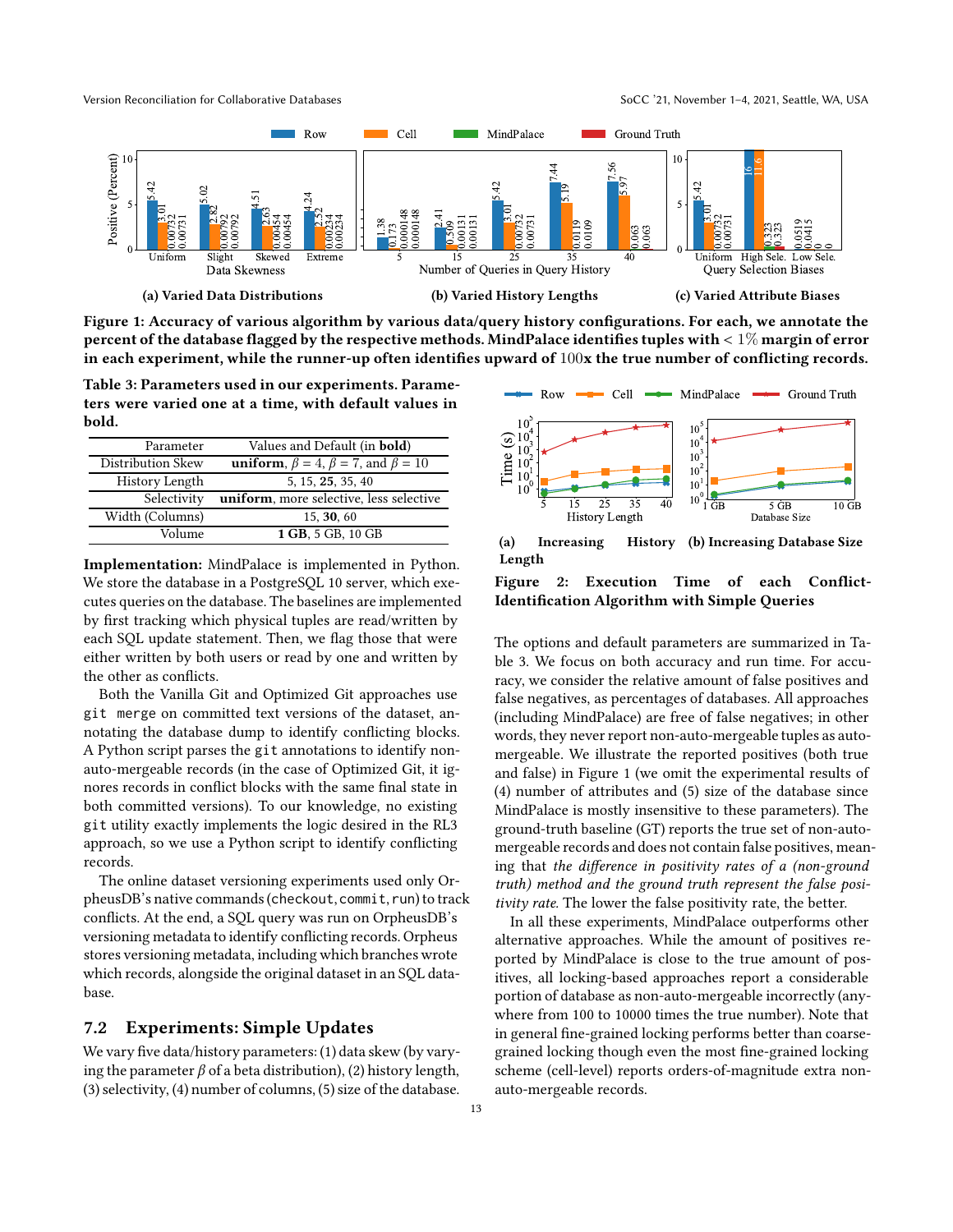<span id="page-13-0"></span>



Figure 3: Accuracy/run time collected on histories with more complex queries.

Figure [1a](#page-12-1) exhibits variation with different degrees of skewness. The decreasing proportion of conflicting tuples can be explained by the effective decrease in modification selectivity, as many data ranges are now more sparsely populated. In Figure [1b,](#page-12-1) we can observe that the more data is manipulated (i.e., applying more modifications), conflict rates become higher. Nonetheless, MindPalace adjusts seemlessly to the variations in all of these parameters, always identifying a tight set (with <1% relative margin of error) of tuples for reconciliation. In Figure [1c,](#page-12-1) we observe that skewing queries to select and modify more selective attributes (i.e., attributes with fewer distinct values in the domain) significantly increases the proportion of non-automergeable tuples in relation to the total database size, and vice-versa.

We display run times in Figure [2](#page-12-2) against both increases in database size and history length (both of which when increased will produce higher runtimes for all approaches). The remaining parameters, when varied, do not impact runtime noticeably. We observe that the dynamic programming ground-truth algorithm requires orders of magnitude more time than MindPalace, due to its higher computational complexity. It needs hours to finish on a 1GB dataset and two histories with just 25 modifications, and thus it is hard to employ such an approach in the real world. The virtual locking schemes employed are relatively lightweight, with associated time increasing as the granularity of locking gets smaller (intuitively explained by the fact that there are now more locks to manage). MindPalace's time-associated costs are comparable, if not better, than the locking-based approaches (which are already significantly faster than the ground-truth baseline and any "physical locking" approach).

## 7.3 Experiments: General Query Model

We also consider general modifications, as discussed in Section [4.3.](#page-8-0) Specifically, each user history contains INSERTs, DELETE s, and UPDATEs with complex predicates including range conditions, set containment, and JOIN clauses. These experiments were performed on the default parameters as discussed in Section [7.2.](#page-12-3) Inserts were either generated to be single-tuple

inserts, or bulk inserts of 150, 000 new tuples (each approx. 25 MB). Deletes were uniformly generated with equality or range predicates on randomly chosen attributes of the database. Joins with other tables were performed on primary key attributes. Complex predicates included complex logical conditions (e.g. conjunction), range conditions, and set containment queries (signified by keywords like IN, EXISTS, etc.). Each individual modification affects no more than 15% of the database. We illustrate the results in Figure [3.](#page-13-0)/zo

In the first set of experiments, we vary ratios of query types while keeping the ratio of simple predicates to complex predicates at a constant 80/20 percentage ratio. We choose the percentage ratios of UPDATE/INSERT/DELETE as 100/0/0, 90/5/5, 75/20/5, and 50/40/10. In the second set of experiments, we maintain the ratio of UPDATE/INSERT/DELETE constant at 75/20/5, and vary the selection of simple predicates to complex predicates in the following ratios: 100/0, 90/10, 80/20, 70/30. In both experiments, we observe that as with the simple query experiments, MindPalace identifies a tight set of conflicting tuples that strays less than  $1\%$  from the true number. Note that the number of true positives has increased due to increased query selectivities of complex queries and that the number of false positives incurred by locking-based has grown disproportionately large. MindPalace's computational time is comparable to those of locking-based approaches, and is orders-of-magnitude faster than the dynamic programming approach, which has suffered approximately an order-of-magnitude increase in run time.

MindPalace runs more quickly as the number of INSERTs and DELETEs are increased. We believe that this occurs for two reasons: 1) querying inserted data is easier than querying already existing data since inserted data is smaller in size, and 2) the predicates that arise from handling conflicts with **INSERTs** and **DELETES** are simpler than those involving UPDATEs. Second, MindPalace's run time does not scale strongly with increases in the number of complex predicates.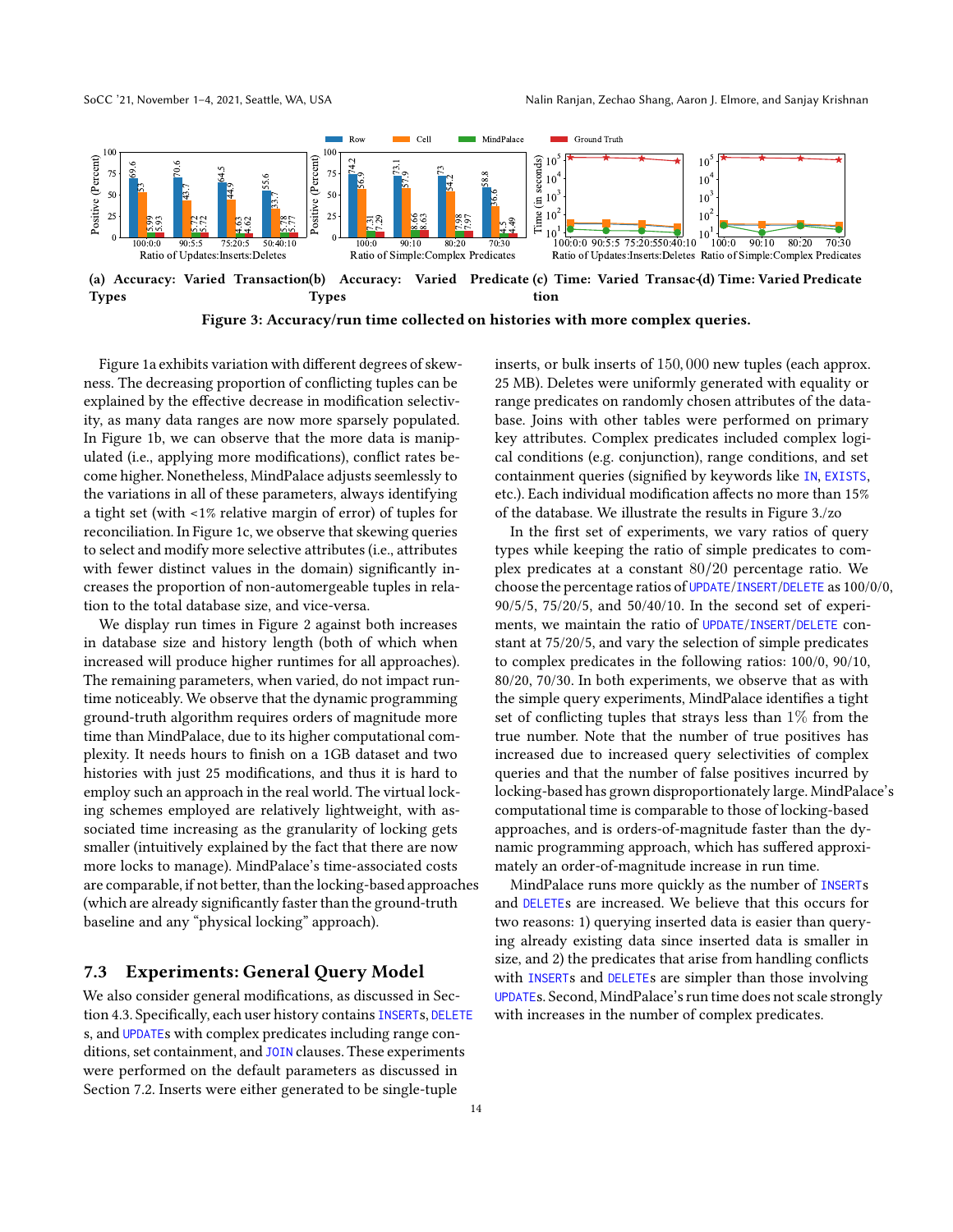## <span id="page-14-0"></span>7.4 Experiments: Diff-Based Methods

Next, we evaluate the accuracy and performance time of diffbased methods (i.e., the git-based methods and OrpheusDB). We use the parameters described in Section [7.2](#page-12-3) (database width of 30, uniform selectivity, uniform data distributions, and a history length of 25).

As shown in Figure [4,](#page-14-1) diff-based methods fail to accurately identify auto-mergeable tuples. Vanilla Git identifies more than 10 times the true number of positives and even still may fail to flag all non-auto-mergeable records. Vanilla Git's accuracy is a result of Git's block-based conflict identification, which results in large blocks of conflicts being identified, even if most of the records in those blocks were untouched by both users. Optimized Git slightly improves upon Vanilla Git but still identifies more than 9 times the true number. While RL3 and OrpheusDB significantly improve upon Vanilla Git and Optimized Git false positive rate, the improvement comes at an unacceptable cost, as upwards of 75% of non-auto-mergeable records may be falsely flagged as auto-mergeable. In general, accuracy in identifying conflicts is independent of any underlying implementation details.

Figure [4](#page-14-1) also benchmarks both the time needed to commit a set of modifications and any tracking metadata, as well as the time needed to *analyze* the committed data to find conflicts. The significant overhead with both recording and shipping data diffs is reflected in the increased commit times. Note that the commit times for the logical tracking methods are negligible, since only histories, at most a few kilobytes, need to be shipped. Figure [4](#page-14-1) demonstrates that analyzing data diffs for conflicts is significantly more intensive than logical approaches like MindPalace and virtual locking, whose largest overhead is querying the original version. For the git-based methods, the extra overhead in the analysis step is largely due to the textual processing of the git diff output (which is at least as large as a textual dump of the database). For OrpheusDB, we believe the extra overhead is due to the view materialization needed to execute a threeway-JOIN query on its versioning metadata to extract conflicting records.

## 7.5 Scalability of MindPalace

The ground-truth algorithm, even with optimizations, simply becomes infeasible at these scales in terms of running time. In contrast, MindPalace not only scales well but also has roughly thee same accuracy as size increases. We vary larger data sizes from 10 GB to 100 GB, and demonstrate that performance times remain practical. In each trial, we report

<span id="page-14-1"></span>

|                 | TP   | FP                    | FN       | Commit (s) | Analysis (s) |
|-----------------|------|-----------------------|----------|------------|--------------|
| Vanilla Git∣    | 3.50 | 38.32                 | 0.16     | 146.60     | 76.90        |
| Optimized Git   | 3.50 | 32.48                 | 0.16     | 143.40     | 76.70        |
| RL <sub>3</sub> | 0.65 | 6.27                  | 3.01     | 60.90      | 22.00        |
| OrpheusDB       | 0.65 | 6.27                  | 3.01     | 150.90     | 176.80       |
| Record Level    | 3.66 | 49.24                 | $\Omega$ | 0          | 18.70        |
| MindPalace      | 3.66 | $3.74 \times 10^{-3}$ | $\Omega$ | 0          | 5.32         |

Figure 4: Accuracy/run time of the diff-based methods (RL3 = Record-Level 3-Way-Diff) with the parameters described in Section [7.4.](#page-14-0) TP, FP, and FN denote the number of true positives, false positives, and false negatives identified (as a % of the database), respectively.

<span id="page-14-2"></span>

<span id="page-14-3"></span>Figure 5: Evaluating Performance with Scaling Size



Figure 6: Human Interactions during Version Reconciliation

the average running time of a size 15 history with UPDATES/ INSERTS/DELETES ratio = 75/20/5 and simple/complex predicates ratio = 80/20.We illustrate the results in Figure [5,](#page-14-2) maintaining the rest of the default data parameters.

#### 7.6 Version Reconciliation

We measure the performance of version reconciliation. We consider different history sizes ranging from 10 to 100, and probabilities of conflicting ranging from 0.01% to 20% for each pair of modifications (a workflow with higher query selectivities may not be fit for a DVDS). For each parameter set, we generate 100k different randomly generated partial orders as the user's desired interleaving, simulate our user interaction framework, and report the average number of questions asked by MindPalace in Figure [6.](#page-14-3) The figure shows that the number of question asked increase as the size of history and/or the probability of conflict increase, but the absolute number remains low. For example, when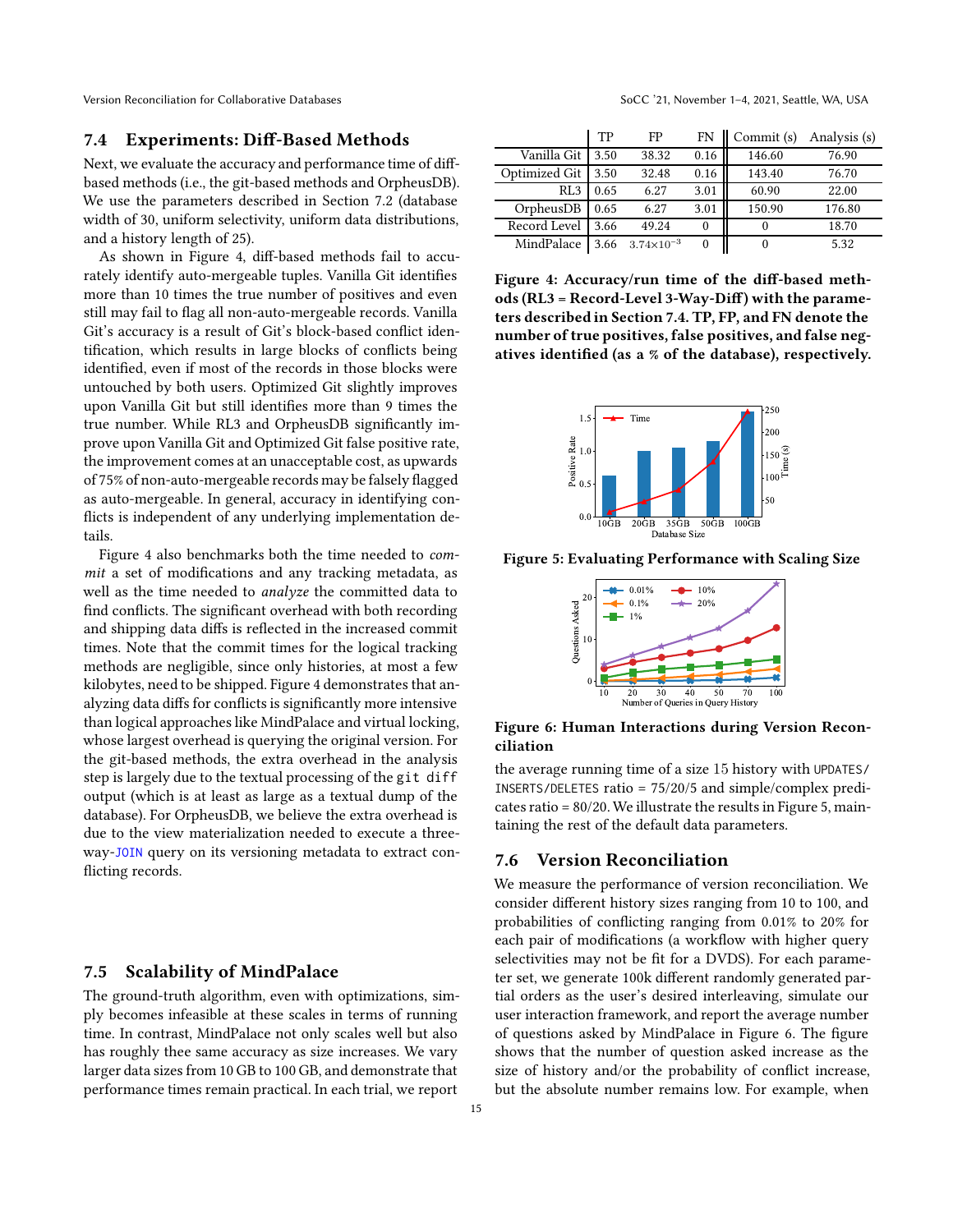the size of histories is 100 and conflict probability is 1%, MindPalace asks less than 5 questions on average (note that in this case, the expected number of conflicting modification pairs is  $100 \times 100 \times 1\% = 100$ ). This not only verifies our theoretical analysis that the number of user-interactions is bounded by the (sum of) sizes of the two histories, but also demonstrates the efficiency of our version reconciliation framework.

## 8 CONCLUSION

We present MindPalace, a lightweight method for version reconciliation in distributed versioned database systems. Mind-Palace identifies when disconnected histories of operations can safely merge together, and if not identifies the records and conflicting operations that need to be manually reconciled. We believe MindPalace is a critical component for building disconnected collaborative data systems, and opens up interesting subsequent research questions.

## **REFERENCES**

- <span id="page-15-11"></span>[1] Farhana Aleen and Nathan Clark. 2009. Commutativity Analysis for Software Parallelization: Letting Program Transformations See the Big Picture. In Proceedings of the 14th International Conference on Architectural Support for Programming Languages and Operating Systems (Washington, DC, USA) (ASPLOS XIV). ACM, New York, NY, USA, 241–252.<https://doi.org/10.1145/1508244.1508273>
- <span id="page-15-6"></span>[2] Peter Alvaro, Neil Conway, Joseph M. Hellerstein, and David Maier. 2017. Blazes: Coordination Analysis and Placement for Distributed Programs. ACM Trans. Database Syst. 42, 4, Article 23 (Oct. 2017), 31 pages.<https://doi.org/10.1145/3110214>
- <span id="page-15-7"></span>[3] Peter Alvaro, Neil Conway, Joseph M. Hellerstein, and William R. Marczak. 2011. Consistency Analysis in Bloom: a CALM and Collected Approach. In CIDR 2011, Fifth Biennial Conference on Innovative Data Systems Research, Asilomar, CA, USA, January 9-12, 2011, Online Proceedings. www.cidrdb.org, Asilomar, California, 249–260. [http://cidrdb.org/cidr2011/Papers/CIDR11\\_Paper35.pdf](http://cidrdb.org/cidr2011/Papers/CIDR11_Paper35.pdf)
- <span id="page-15-0"></span>[4] Attic Labs. 2021. noms. [https://github.com/attic-labs/noms.](https://github.com/attic-labs/noms)
- <span id="page-15-8"></span>[5] Peter Bailis. 2015. Coordination Avoidance in Distributed Databases. Ph.D. Dissertation. University of California, Berkeley, USA. <http://www.escholarship.org/uc/item/8k8359g2>
- <span id="page-15-9"></span>[6] Peter Bailis, Alan Fekete, Michael J. Franklin, Ali Ghodsi, Joseph M. Hellerstein, and Ion Stoica. 2014. Coordination Avoidance in Database Systems. Proc. VLDB Endow. 8, 3 (Nov. 2014), 185–196. <https://doi.org/10.14778/2735508.2735509>
- <span id="page-15-10"></span>[7] Valter Balegas, Sérgio Duarte, Carla Ferreira, Rodrigo Rodrigues, and Nuno Preguiça. 2018. IPA: Invariant-preserving Applications for Weakly Consistent Replicated Databases. Proc. VLDB Endow. 12, 4 (Dec. 2018), 404–418.<https://doi.org/10.14778/3297753.3297760>
- <span id="page-15-16"></span>[8] A. J. Bernstein, P. M. Lewis, and S. Lu. 2000. Semantic conditions for correctness at different isolation levels. In Proceedings of 16th International Conference on Data Engineering (Cat. No.00CB37073). IEEE Computer Society, Washington, DC, USA, 57–66. <https://doi.org/10.1109/ICDE.2000.839387>
- <span id="page-15-17"></span>[9] Philip A. Bernstein, Alan Fekete, Hongfei Guo, Raghu Ramakrishnan, and Pradeep Tamma. 2006. Relaxed-currency Serializability for Middle-tier Caching and Replication. In Proceedings of the 2006 ACM SIGMOD International Conference on Management of Data

(Chicago, IL, USA) (SIGMOD '06). ACM, New York, NY, USA, 599–610. <https://doi.org/10.1145/1142473.1142540>

- <span id="page-15-3"></span>[10] Anant P. Bhardwaj, Souvik Bhattacherjee, Amit Chavan, Amol Deshpande, Aaron J. Elmore, Samuel Madden, and Aditya G. Parameswaran. 2015. DataHub: Collaborative Data Science & Dataset Version Management at Scale. In CIDR 2015, Seventh Biennial Conference on Innovative Data Systems Research, Asilomar, CA, USA, January 4-7, 2015, Online Proceedings. www.cidrdb.org. [http://cidrdb.org/cidr2015/Papers/CIDR15\\_Paper18.pdf](http://cidrdb.org/cidr2015/Papers/CIDR15_Paper18.pdf)
- <span id="page-15-12"></span>[11] Lucas Brutschy, Dimitar Dimitrov, Peter Müller, and Martin Vechev. 2017. Serializability for Eventual Consistency: Criterion, Analysis, and Applications. In Proceedings of the 44th ACM SIGPLAN Symposium on Principles of Programming Languages (Paris, France) (POPL 2017). ACM, New York, NY, USA, 458–472. <https://doi.org/10.1145/3009837.3009895>
- <span id="page-15-20"></span>[12] Sebastian Burckhardt, Alexandro Baldassin, and Daan Leijen. 2010. Concurrent Programming with Revisions and Isolation Types. In Proceedings of the ACM International Conference on Object Oriented Programming Systems Languages and Applications (Reno/Tahoe, Nevada, USA) (OOPSLA '10). ACM, New York, NY, USA, 691–707. <https://doi.org/10.1145/1869459.1869515>
- <span id="page-15-13"></span>[13] Sebastian Burckhardt, Alexey Gotsman, Hongseok Yang, and Marek Zawirski. 2014. Replicated Data Types: Specification, Verification, Optimality. In Proceedings of the 41st ACM SIGPLAN-SIGACT Symposium on Principles of Programming Languages (San Diego, California, USA) (POPL '14). ACM, New York, NY, USA, 271–284. <https://doi.org/10.1145/2535838.2535848>
- <span id="page-15-21"></span>[14] Prima Chairunnanda, Khuzaima Daudjee, and M. Tamer Özsu. 2014. ConfluxDB: Multi-master Replication for Partitioned Snapshot Isolation Databases. Proc. VLDB Endow. 7, 11 (July 2014), 947–958. <https://doi.org/10.14778/2732967.2732970>
- <span id="page-15-14"></span>[15] Austin T. Clements, M. Frans Kaashoek, Nickolai Zeldovich, Robert T. Morris, and Eddie Kohler. 2015. The Scalable Commutativity Rule: Designing Scalable Software for Multicore Processors. ACM Trans. Comput. Syst. 32, 4, Article 10 (Jan. 2015), 47 pages. <https://doi.org/10.1145/2699681>
- <span id="page-15-4"></span>[16] Natacha Crooks, Youer Pu, Lorenzo Alvisi, and Allen Clement. 2017. Seeing is Believing: A Client-Centric Specification of Database Isolation. In Proceedings of the ACM Symposium on Principles of Distributed Computing (Washington, DC, USA) (PODC '17). Association for Computing Machinery, New York, NY, USA, 73–82. <https://doi.org/10.1145/3087801.3087802>
- <span id="page-15-19"></span>[17] Natacha Crooks, Youer Pu, Nancy Estrada, Trinabh Gupta, Lorenzo Alvisi, and Allen Clement. 2016. TARDiS: A Branch-and-Merge Approach To Weak Consistency. In Proceedings of the 2016 International Conference on Management of Data (San Francisco, California, USA) (SIGMOD '16). ACM, New York, NY, USA, 1615–1628. <https://doi.org/10.1145/2882903.2882951>
- <span id="page-15-5"></span>[18] Databricks. [n.d.]. Introduction to Delta Lake. https://docs.databricks.com/delta/delta-intro.html?\_ga=2.85364377.12421025.15824180 Accessed: 2020-09-22.
- <span id="page-15-1"></span>[19] DoltHub, Inc. 2021. Dolt. [https://www.dolthub.com/.](https://www.dolthub.com/)
- <span id="page-15-2"></span>[20] Paul Fitzpatrick. 2021. daff. [https://paulfitz.github.io/daff/.](https://paulfitz.github.io/daff/)
- <span id="page-15-15"></span>[21] Alexey Gotsman, Hongseok Yang, Carla Ferreira, Mahsa Najafzadeh, and Marc Shapiro. 2016. 'Cause I'm Strong Enough: Reasoning About Consistency Choices in Distributed Systems. In Proceedings of the 43rd Annual ACM SIGPLAN-SIGACT Symposium on Principles of Programming Languages (St. Petersburg, FL, USA) (POPL '16). ACM, New York, NY, USA, 371–384.<https://doi.org/10.1145/2837614.2837625>
- <span id="page-15-18"></span>[22] Vincent Gramoli and Rachid Guerraoui. 2014. Democratizing Transactional Programming. Commun. ACM 57, 1 (Jan. 2014), 86–93. <https://doi.org/10.1145/2541883.2541900>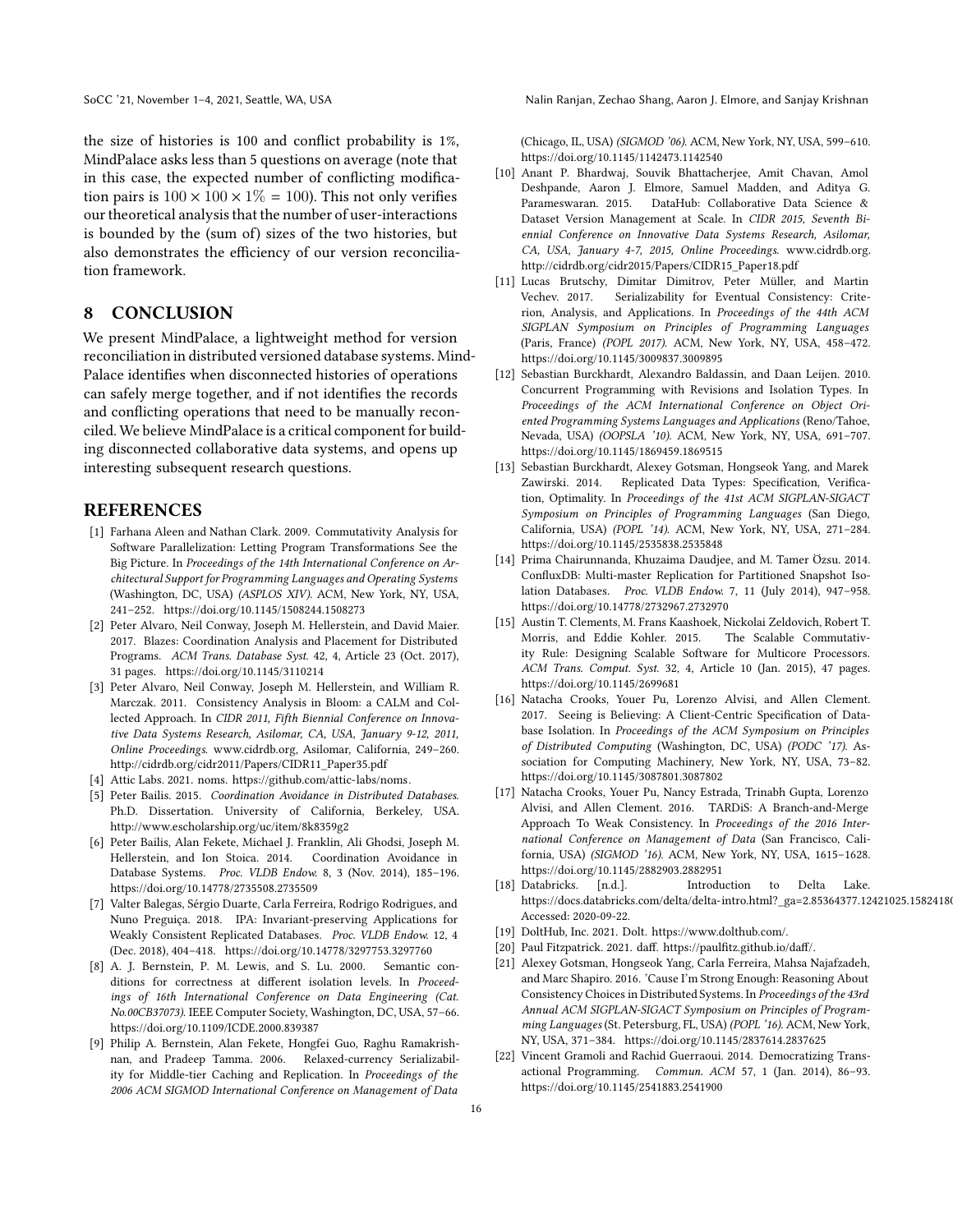- <span id="page-16-15"></span>[23] Hongfei Guo, Per-Ake Larson, and Raghu Ramakrishnan. 2005. Caching with "Good Enough" Currency, Consistency, and Completeness. In Proceedings of the 31st International Conference on Very Large Data Bases (VLDB '05). VLDB Endowment, Trondheim, Norway, 457– 468.<http://dl.acm.org/citation.cfm?id=1083592.1083647>
- [24] Hongfei Guo, Per-Ake Larson, Raghu Ramakrishnan, and Jonathan Goldstein. 2004. Relaxed Currency and Consistency: How to Say "Good Enough" in SQL. In Proceedings of the 2004 ACM SIGMOD International Conference on Management of Data (Paris, France) (SIGMOD '04). ACM, New York, NY, USA, 815–826. <https://doi.org/10.1145/1007568.1007661>
- <span id="page-16-16"></span>[25] Hongfei Guo, Per-Ake Larson, Raghu Ramakrishnan, and Jonathan Goldstein. 2004. Support for Relaxed Currency and Consistency Constraints in MTCache. In Proceedings of the 2004 ACM SIGMOD International Conference on Management of Data (Paris, France) (SIGMOD '04). ACM, New York, NY, USA, 937–938. <https://doi.org/10.1145/1007568.1007706>
- <span id="page-16-6"></span>[26] Joseph M. Hellerstein. 2010. The Declarative Imperative: Experiences and Conjectures in Distributed Logic. SIGMOD Rec. 39, 1 (Sept. 2010), 5–19.<https://doi.org/10.1145/1860702.1860704>
- <span id="page-16-23"></span>[27] Maurice Herlihy and Eric Koskinen. 2008. Transactional Boosting: A Methodology for Highly-concurrent Transactional Objects. In Proceedings of the 13th ACM SIGPLAN Symposium on Principles and Practice of Parallel Programming (Salt Lake City, UT, USA) (PPoPP '08). ACM, New York, NY, USA, 207–216. <https://doi.org/10.1145/1345206.1345237>
- <span id="page-16-2"></span>[28] Silu Huang, Liqi Xu, Jialin Liu, Aaron J Elmore, and Aditya Parameswaran. 2017. Orpheus DB: bolt-on versioning for relational databases. Proceedings of the VLDB Endowment 10, 10 (2017), 1130– 1141.
- <span id="page-16-0"></span>[29] Iterative, Inc. 2021. Dava Version Control. [https://dvc.org/.](https://dvc.org/)
- <span id="page-16-4"></span>[30] J. R. Jordan, J. Banerjee, and R. B. Batman. 1981. Precision Locks. In Proceedings of the 1981 ACM SIGMOD International Conference on Management of Data (Ann Arbor, Michigan) (SIGMOD '81). Association for Computing Machinery, New York, NY, USA, 143–147. <https://doi.org/10.1145/582318.582340>
- <span id="page-16-9"></span>[31] Tim Kraska, Martin Hentschel, Gustavo Alonso, and Donald Kossmann. 2009. Consistency Rationing in the Cloud: Pay Only when It Matters. Proc. VLDB Endow. 2, 1 (Aug. 2009), 253–264. <https://doi.org/10.14778/1687627.1687657>
- <span id="page-16-7"></span>[32] Milind Kulkarni, Donald Nguyen, Dimitrios Prountzos, Xin Sui, and Keshav Pingali. 2011. Exploiting the Commutativity Lattice. In Proceedings of the 32Nd ACM SIGPLAN Conference on Programming Language Design and Implementation (San Jose, California, USA) (PLDI '11). ACM, New York, NY, USA, 542–555. <https://doi.org/10.1145/1993498.1993562>
- <span id="page-16-17"></span>[33] P. Ake. Larson, J. Goldstein, and J. Zhou. 2004. MTCache: transparent mid-tier database caching in SQL server. In Proceedings. 20th International Conference on Data Engineering. IEEE Computer Society, Washington, DC, USA, 177–188. <https://doi.org/10.1109/ICDE.2004.1319994>
- <span id="page-16-10"></span>[34] Cheng Li, João Leitão, Allen Clement, Nuno Preguiça, Rodrigo Rodrigues, and Viktor Vafeiadis. 2014. Automating the Choice of Consistency Levels in Replicated Systems. In Proceedings of the 2014 USENIX Conference on USENIX Annual Technical Conference (Philadelphia, PA) (USENIX ATC'14). USENIX Association, Berkeley, CA, USA, 281–292. <http://dl.acm.org/citation.cfm?id=2643634.2643664>
- [35] Cheng Li, Daniel Porto, Allen Clement, Johannes Gehrke, Nuno Preguiça, and Rodrigo Rodrigues. 2012. Making Georeplicated Systems Fast As Possible, Consistent when Necessary. In Proceedings of the 10th USENIX Conference on Operating Systems Design and Implementation (Hollywood, CA, USA)

(OSDI'12). USENIX Association, Berkeley, CA, USA, 265–278. <http://dl.acm.org/citation.cfm?id=2387880.2387906>

- <span id="page-16-11"></span>[36] Cheng Li, Nuno Preguiça, and Rodrigo Rodrigues. 2018. Fine-grained consistency for geo-replicated systems. In 2018 USENIX Annual Technical Conference (USENIX ATC 18). USENIX Association, Boston, MA, 359–372. <https://www.usenix.org/conference/atc18/presentation/li-cheng>
- <span id="page-16-3"></span>[37] Michael Maddox, David Goehring, Aaron J Elmore, Samuel Madden, Aditya Parameswaran, and Amol Deshpande. 2016. Decibel: The relational dataset branching system. Proceedings of the VLDB Endowment 9, 9 (2016), 624–635.
- <span id="page-16-22"></span>[38] Neha Narula, Cody Cutler, Eddie Kohler, and Robert Morris. 2014. Phase Reconciliation for Contended In-memory Transactions. In Proceedings of the 11th USENIX Conference on Operating Systems Design and Implementation (Broomfield, CO) (OSDI'14). USENIX Association, Berkeley, CA, USA, 511–524. <http://dl.acm.org/citation.cfm?id=2685048.2685088>
- <span id="page-16-18"></span>[39] Chris Olston, Boon Thau Loo, and Jennifer Widom. 2001. Adaptive Precision Setting for Cached Approximate Values. In Proceedings of the 2001 ACM SIGMOD International Conference on Management of Data (Santa Barbara, California, USA) (SIGMOD '01). ACM, New York, NY, USA, 355–366.<https://doi.org/10.1145/375663.375710>
- <span id="page-16-19"></span>[40] Chris Olston and Jennifer Widom. 2000. Offering a Precision-Performance Tradeoff for Aggregation Queries over Replicated Data. In Proceedings of the 26th International Conference on Very Large Data Bases (VLDB '00). Morgan Kaufmann Publishers Inc., San Francisco, CA, USA, 144–155.<http://dl.acm.org/citation.cfm?id=645926.671877>
- <span id="page-16-1"></span>[41] Pachyderm Inc. 2021. Pachyderm. [https://www.pachyderm.com/.](https://www.pachyderm.com/)
- <span id="page-16-20"></span>[42] Calton Pu. 1992. Relaxing the Limitations of Serializable Transactions in Distributed Systems. In Proceedings of the 5th Workshop on ACM SIGOPS European Workshop: Models and Paradigms for Distributed Systems Structuring (Mont Saint-Michel, France) (EW 5). ACM, New York, NY, USA, 1–6.<https://doi.org/10.1145/506378.506415>
- <span id="page-16-8"></span>[43] Martin C. Rinard and Pedro C. Diniz. 1997. Commutativity Analysis: A New Analysis Technique for Parallelizing Compilers. ACM Trans. Program. Lang. Syst. 19, 6 (Nov. 1997), 942–991. <https://doi.org/10.1145/267959.269969>
- <span id="page-16-12"></span>[44] Zechao Shang and Jeffrey Xu Yu. 2017. My Weak Consistency is Strong. In CIDR 2017, 8th Biennial Conference on Innovative Data Systems Research, Chaminade, CA, USA, January 8-11, 2017, Online Proceedings. www.cidrdb.org. <http://cidrdb.org/cidr2017/papers/p115-shang-cidr17.pdf>
- <span id="page-16-21"></span>[45] Zechao Shang, Jeffrey Xu Yu, and Aaron J. Elmore. 2018. Rush-Mon: Real-time Isolation Anomalies Monitoring. In Proceedings of the 2018 International Conference on Management of Data (Houston, TX, USA) (SIGMOD '18). ACM, New York, NY, USA, 647–662. <https://doi.org/10.1145/3183713.3196932>
- <span id="page-16-5"></span>[46] Marc Shapiro, Nuno Preguiça, Carlos Baquero, and Marek Zawirski. 2011. Conflict-free Replicated Data Types. In 13th International Conference on Stabilization, Safety, and Security of Distributed Systems (SSS 2011). Springer LNCS volume 6976, 386–400. [https://doi.org/10.1007/978-3-642-24550-3\\_29](https://doi.org/10.1007/978-3-642-24550-3_29)
- <span id="page-16-14"></span>[47] Dennis Shasha, Eric Simon, and Patrick Valduriez. 1992. Simple Rational Guidance for Chopping Up Transactions. SIGMOD Rec. 21, 2 (June 1992), 298–307.<https://doi.org/10.1145/141484.130328>
- <span id="page-16-13"></span>[48] KC Sivaramakrishnan, Gowtham Kaki, and Suresh Jagannathan. 2015. Declarative Programming over Eventually Consistent Data Stores. In Proceedings of the 36th ACM SIGPLAN Conference on Programming Language Design and Implementation (Portland, OR, USA) (PLDI '15). ACM, New York, NY, USA, 413–424. <https://doi.org/10.1145/2737924.2737981>